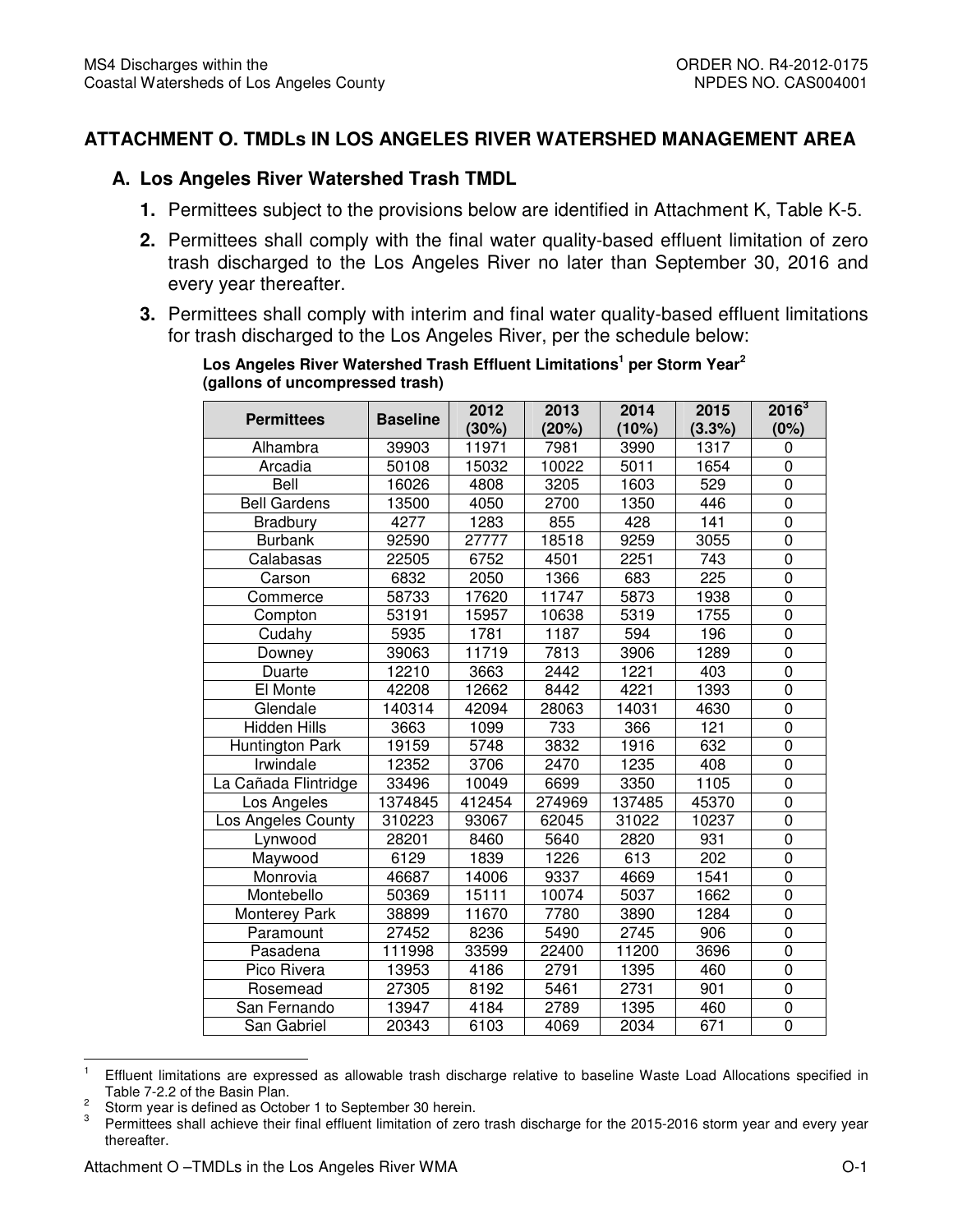#### MS4 Discharges within the **ORDER NO. R4-2012-0175** Coastal Watersheds of Los Angeles County Network Coastal Watersheds of Los Angeles County

| <b>Permittees</b> | <b>Baseline</b> | 2012<br>(30%) | 2013<br>(20%) | 2014<br>(10%) | 2015<br>(3.3%) | $2016^3$<br>(0%) |
|-------------------|-----------------|---------------|---------------|---------------|----------------|------------------|
| San Marino        | 14391           | 4317          | 2878          | 1439          | 475            | 0                |
| Santa Clarita     | 901             | 270           | 180           | 90            | 30             | 0                |
| Sierra Madre      | 11611           | 3483          | 2322          | 1161          | 383            | 0                |
| Signal Hill       | 9434            | 2830          | 1887          | 943           | 311            | 0                |
| Simi Valley       | 137             | 41            | 27            | 14            | 5              | 0                |
| South El Monte    | 15999           | 4800          | 3200          | 1600          | 528            | 0                |
| South Gate        | 43904           | 13171         | 8781          | 4390          | 1449           | 0                |
| South Pasadena    | 14907           | 4472          | 2981          | 1491          | 492            | 0                |
| Temple City       | 17572           | 5272          | 3514          | 1757          | 580            | 0                |
| Vernon            | 47203           | 14161         | 9441          | 4720          | 1558           | 0                |

#### **Los Angeles River Watershed Trash Effluent Limitations<sup>4</sup> per Storm Year<sup>5</sup> (pounds of drip-dry trash**)

| <b>Permittees</b>    | <b>Baseline</b> | 2012<br>(30%) | 2013<br>(20%) | 2014<br>(10%) | 2015<br>(3.3%) | $2016^{6}$<br>(0%) |
|----------------------|-----------------|---------------|---------------|---------------|----------------|--------------------|
| Alhambra             | 68761           | 20628         | 13752         | 6876          | 2269           | 0                  |
| Arcadia              | 93036           | 27911         | 18607         | 9304          | 3070           | 0                  |
| Bell                 | 25337           | 7601          | 5067          | 2534          | 836            | $\mathbf 0$        |
| <b>Bell Gardens</b>  | 23371           | 7011          | 4674          | 2337          | 771            | $\mathsf 0$        |
| <b>Bradbury</b>      | 12160           | 3648          | 2432          | 1216          | 401            | $\boldsymbol{0}$   |
| <b>Burbank</b>       | 170389          | 51117         | 34078         | 17039         | 5623           | 0                  |
| Calabasas            | 52230           | 15669         | 10446         | 5223          | 1724           | $\mathbf 0$        |
| Carson               | 10208           | 3062          | 2042          | 1021          | 337            | $\mathbf 0$        |
| Commerce             | 85481           | 25644         | 17096         | 8548          | 2821           | $\mathbf 0$        |
| Compton              | 86356           | 25907         | 17271         | 8636          | 2850           | $\boldsymbol{0}$   |
| Cudahy               | 10061           | 3018          | 2012          | 1006          | 332            | $\mathbf 0$        |
| Downey               | 68507           | 20552         | 13701         | 6851          | 2261           | $\mathbf 0$        |
| Duarte               | 23687           | 7106          | 4737          | 2369          | 782            | $\mathbf 0$        |
| El Monte             | 68267           | 20480         | 13653         | 6827          | 2253           | $\boldsymbol{0}$   |
| Glendale             | 293498          | 88049         | 58700         | 29350         | 9685           | $\overline{0}$     |
| Hidden Hills         | 10821           | 3246          | 2164          | 1082          | 357            | $\boldsymbol{0}$   |
| Huntington Park      | 30929           | 9279          | 6186          | 3093          | 1021           | $\mathbf 0$        |
| Irwindale            | 17911           | 5373          | 3582          | 1791          | 591            | $\mathbf 0$        |
| La Cañada Flintridge | 73747           | 22124         | 14749         | 7375          | 2434           | $\overline{0}$     |
| Los Angeles          | 2572500         | 771750        | 514500        | 257250        | 84893          | $\mathbf 0$        |
| Los Angeles County   | 651806          | 195542        | 130361        | 65181         | 21510          | $\mathbf 0$        |
| Lynwood              | 46467           | 13940         | 9293          | 4647          | 1533           | $\boldsymbol{0}$   |
| Maywood              | 10549           | 3165          | 2110          | 1055          | 348            | $\mathbf 0$        |
| Monrovia             | 100988          | 30296         | 20198         | 10099         | 3333           | $\mathbf 0$        |
| Montebello           | 83707           | 25112         | 16741         | 8371          | 2762           | $\pmb{0}$          |
| <b>Monterey Park</b> | 70456           | 21137         | 14091         | 7046          | 2325           | $\pmb{0}$          |
| Paramount            | 44490           | 13347         | 8898          | 4449          | 1468           | $\boldsymbol{0}$   |
| Pasadena             | 207514          | 62254         | 41503         | 20751         | 6848           | $\mathbf 0$        |
| Pico Rivera          | 22549           | 6765          | 4510          | 2255          | 744            | $\pmb{0}$          |
| Rosemead             | 47378           | 14213         | 9476          | 4738          | 1563           | $\boldsymbol{0}$   |
| San Fernando         | 23077           | 6923          | 4615          | 2308          | 762            | $\pmb{0}$          |
| San Gabriel          | 36437           | 10931         | 7287          | 3644          | 1202           | $\pmb{0}$          |

 $\frac{1}{4}$  Effluent limitations are expressed as allowable trash discharge relative to baseline Waste Load Allocations specified in Table 7-2.2 of the Basin Plan.

<sup>5</sup> Storm year is defined as October 1 to September 30 herein.

<sup>6</sup> Permittees shall achieve their final effluent limitation of zero trash discharge for the 2015-2016 storm year and every year thereafter.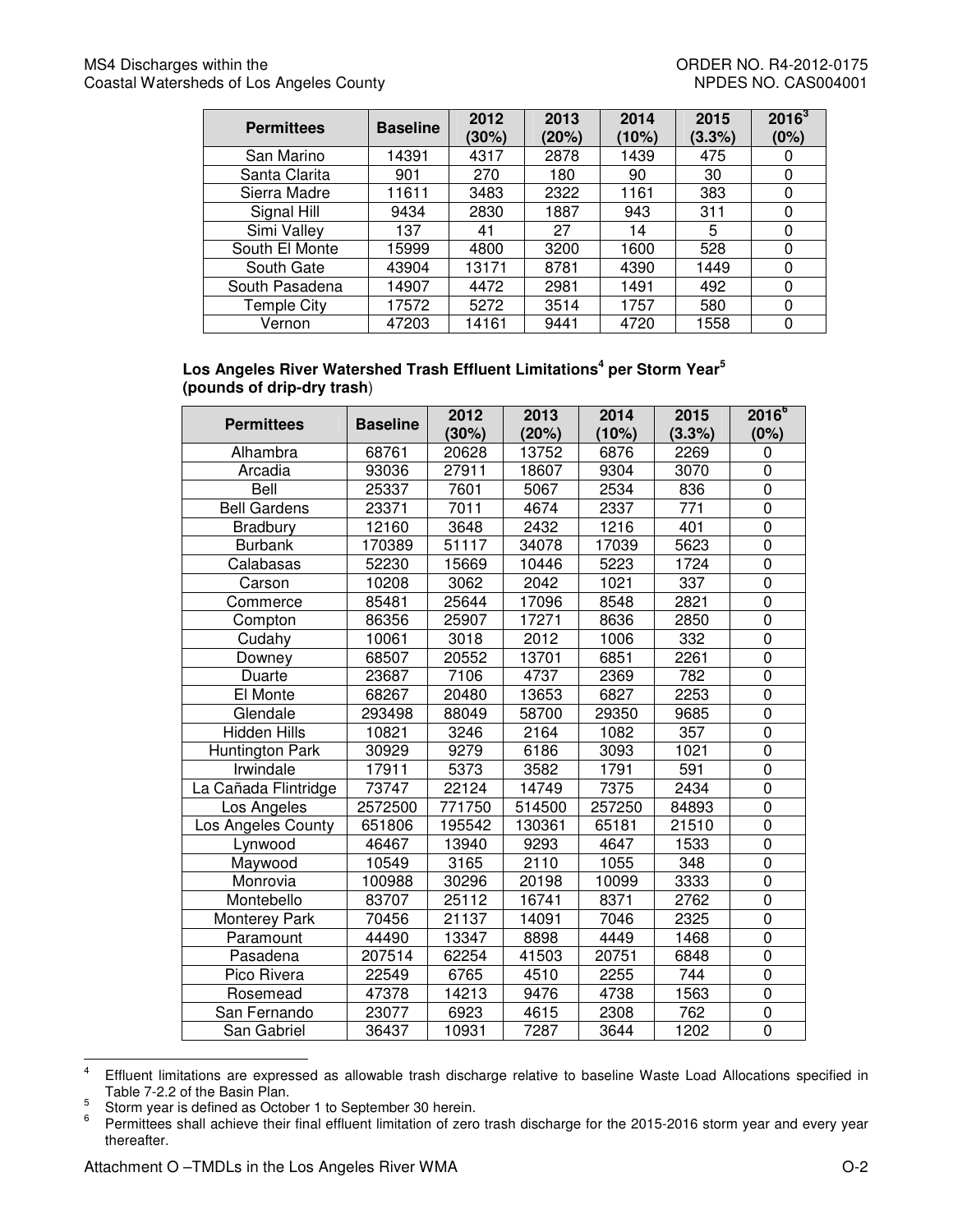| <b>Permittees</b> | <b>Baseline</b> | 2012<br>(30%) | 2013<br>(20%) | 2014<br>(10%) | 2015<br>(3.3%) | $2016^{6}$<br>(0%) |
|-------------------|-----------------|---------------|---------------|---------------|----------------|--------------------|
| San Marino        | 29147           | 8744          | 5829          | 2915          | 962            |                    |
| Santa Clarita     | 2326            | 698           | 465           | 233           | 77             |                    |
| Sierra Madre      | 25192           | 7558          | 5038          | 2519          | 831            | 0                  |
| Signal Hill       | 14220           | 4266          | 2844          | 1422          | 469            | 0                  |
| Simi Valley       | 344             | 103           | 69            | 34            | 11             | 0                  |
| South El Monte    | 24319           | 7296          | 4864          | 2432          | 803            | 0                  |
| South Gate        | 72333           | 21700         | 14467         | 7233          | 2387           |                    |
| South Pasadena    | 28357           | 8507          | 5671          | 2836          | 936            | 0                  |
| Temple City       | 31819           | 9546          | 6364          | 3182          | 1050           | $\Omega$           |
| Vernon            | 66814           | 20044         | 13363         | 6681          | 2205           | 0                  |

**4.** Permittees shall comply with the interim and final water quality-based effluent limitations for trash in A.2 and A.3 above per the provisions in Part VI.E.5.

# **B. Los Angeles River Nitrogen Compounds and Related Effects TMDL**

- **1.** Permittees subject to the provisions below are identified in Attachment K, Table K-5.
- **2.** Permittees shall comply with the following water quality-based effluent limitations as of the effective date of this Order:

|                                                           |                     | $NH3-N$ (mg/L)        | $NO3 - N$<br>(mg/L)   | $NO2$ -N<br>(mg/L)    | $NO3-N+NO2-N$<br>(mg/L) |
|-----------------------------------------------------------|---------------------|-----------------------|-----------------------|-----------------------|-------------------------|
| <b>Water Body</b>                                         | One-hour<br>Average | Thirty-day<br>Average | Thirty-day<br>Average | Thirty-day<br>Average | Thirty-day<br>Average   |
| Los Angeles River above Los<br>Angeles-Glendale WRP (LAG) | 4.7                 | 1.6                   | 8.0                   | 1.0                   | 8.0                     |
| Los Angeles River below LAG                               | 8.7                 | 2.4                   | 8.0                   | 1.0                   | 8.0                     |
| Los Angeles Tributaries                                   | 10.1                | 2.3                   | 8.0                   | 1.0                   | 8.0                     |

# **C. Los Angeles River and Tributaries Metals TMDL**

- **1.** Permittees subject to the provisions below are identified in Attachment K, Table K-5.
- **2.** Final Water Quality-Based Effluent Limitations
	- **a.** The watershed is divided into five jurisdictional groups based on the subwatersheds of the tributaries that drain to each reach of the river. Each jurisdictional group shall achieve compliance in prescribed percentages of its subwatershed(s). Jurisdictional groups can be reorganized or subdivided upon approval by the Regional Water Board Executive Officer.
	- **b.** Permittees shall comply with the following grouped<sup>7</sup> dry weather<sup>8</sup> water qualitybased effluent limitations no later than January 11, 2024, expressed as total recoverable metals.<sup>9</sup>

<sup>-&</sup>lt;br>7 The dry weather water quality-based effluent limitations are grouped-based and shared by the MS4 Permittees that are located within the drainage area.

<sup>8</sup> Dry weather is defined as any day when the maximum daily flow in the Los Angeles River is less than 500 cfs measured at the Wardlow gage station.

<sup>9</sup> Dry weather effluent limitations are equal to storm drain flows (critical flows minus median POTW flows minus median open space flows) multiplied by reach specific numeric targets, minus the contribution from direct air deposition.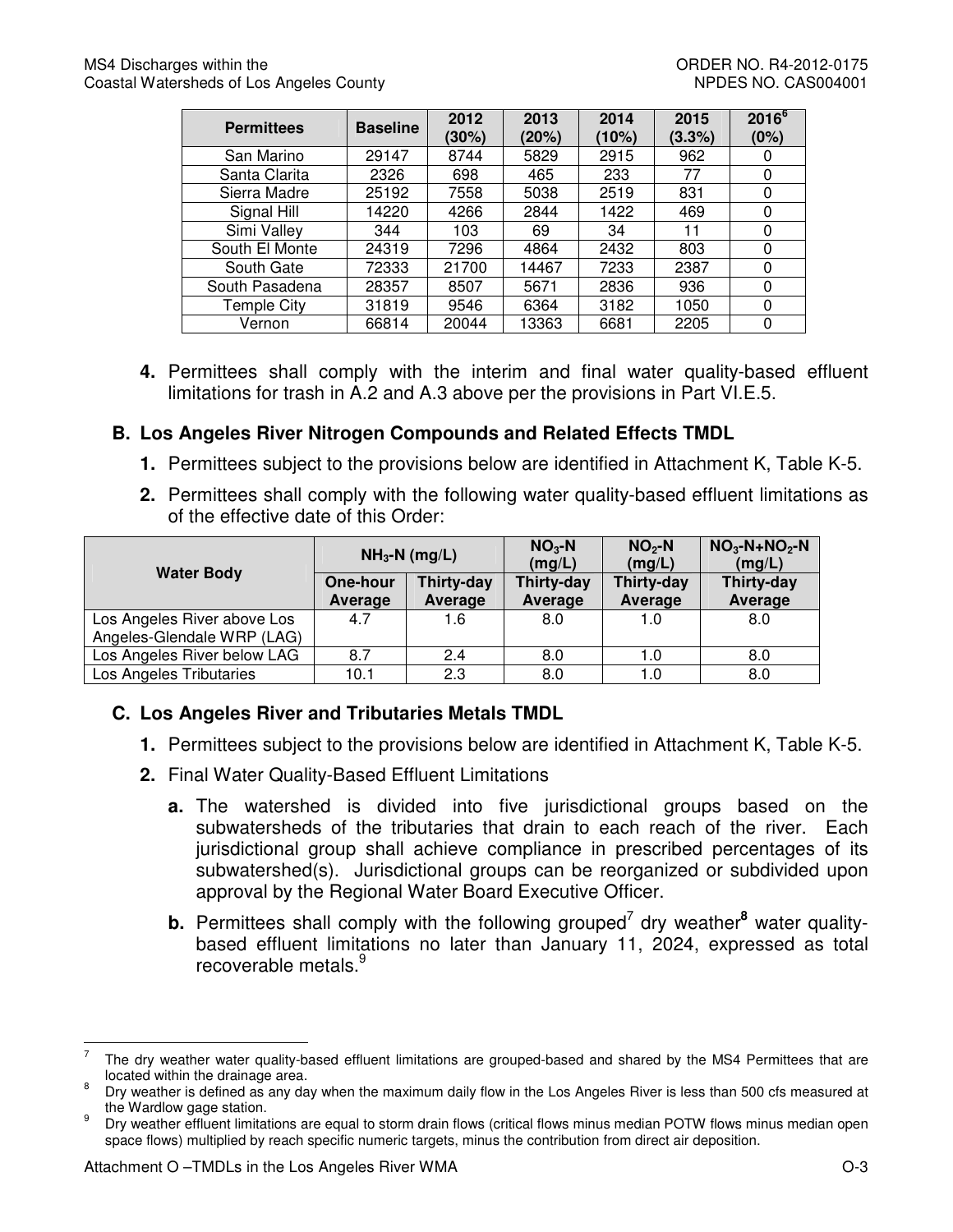| Waterbody              | <b>Effluent Limitations</b><br><b>Daily Maximum</b><br>(kg/day) |                      |                  |  |  |
|------------------------|-----------------------------------------------------------------|----------------------|------------------|--|--|
|                        | Copper                                                          | Lead                 | <b>Zinc</b>      |  |  |
| LA River Reach 6       | $WER1 \times 0.53$                                              | $WER1 \times 0.33$   |                  |  |  |
| LA River Reach 5       | $WER1 \times 0.05$                                              | $WER1 \times 0.03$   |                  |  |  |
| LA River Reach 4       | $WER1 \times 0.32$                                              | $WER1 \times 0.12$   |                  |  |  |
| LA River Reach 3       | $WER1 \times 0.06$                                              | $WER1 \times 0.03$   | ---              |  |  |
| LA River Reach 2       | $WER1 \times 0.13$                                              | $WER1 \times 0.07$   |                  |  |  |
| LA River Reach 1       | $WER1 \times 0.14$                                              | $WER1 \times 0.07$   |                  |  |  |
| <b>Bell Creek</b>      | $WER1 \times 0.06$                                              | $WER1 \times 0.04$   |                  |  |  |
| Tujunga Wash           | $WER1 \times 0.001$                                             | $WER1 \times 0.0002$ |                  |  |  |
| <b>Burbank Channel</b> | $WER1 \times 0.15$                                              | $WER1 \times 0.07$   | $---$            |  |  |
| Verdugo Wash           | $WER1 \times 0.18$                                              | $WER1 \times 0.10$   |                  |  |  |
| Arroyo Seco            | WER <sup>1</sup> × 0.01                                         | $WER1 \times 0.01$   |                  |  |  |
| Rio Hondo Reach 1      | $WER1 \times 0.01$                                              | $WER1 \times 0.006$  | $WER1$ x<br>0.16 |  |  |
| Compton Creek          | $WER1 \times 0.04$                                              | $WER1 \times 0.02$   |                  |  |  |

 $1$ WER(s) have a default value of 1.0 unless site-specific WER(s) are approved via the Basin Plan Amendment process.

**c.** In lieu of calculating loads, Permittees may demonstrate compliance with the following concentration-based water quality-based effluent limitations during dry weather no later than January 11, 2024, expressed as total recoverable metals:

| Waterbody                                                     | <b>Effluent Limitations</b><br><b>Daily Maximum</b><br>(µg total recoverable metals/L) |                   |                        |  |
|---------------------------------------------------------------|----------------------------------------------------------------------------------------|-------------------|------------------------|--|
|                                                               | Copper                                                                                 | Lead              | Zinc                   |  |
| LA River Reach 5, 6 and<br><b>Bell Creek</b>                  | $WER1 \times 30$                                                                       | $WER1 \times 19$  |                        |  |
| LA River Reach 4                                              | $WER1$ x 26                                                                            | $WER1$ x 10       |                        |  |
| LA River Reach 3 above<br>LA-Glendale WRP and<br>Verdugo Wash | $WER1 \times 23$                                                                       | $WER1$ x 12       |                        |  |
| LA River Reach 3 below<br>LA-Glendale WRP                     | $WER1$ x 26                                                                            | $WER1$ x 12       |                        |  |
| <b>Burbank Western</b><br>Channel (above WRP)                 | $WER1 \times 26$                                                                       | $WER1$ x 14       |                        |  |
| <b>Burbank Western</b><br>Channel (below WRP)                 | $WER1 \times 19$                                                                       | $WER1 \times 9.1$ |                        |  |
| LA River Reach 2 and<br>Arroyo Seco                           | $WER1 \times 22$                                                                       | $WER1 \times 11$  |                        |  |
| LA River Reach 1                                              | $WER1 \times 23$                                                                       | $WER1 \times 12$  |                        |  |
| <b>Compton Creek</b>                                          | $WER1 \times 19$                                                                       | $WER1 \times 8.9$ |                        |  |
| Rio Hondo Reach 1                                             | $WER1 \times 13$                                                                       | $WER1$ x 5.0      | WER <sup>1</sup> x 131 |  |

 $1$  WER(s) have a default value of 1.0 unless site-specific WER(s) are approved via the Basin Plan Amendment process.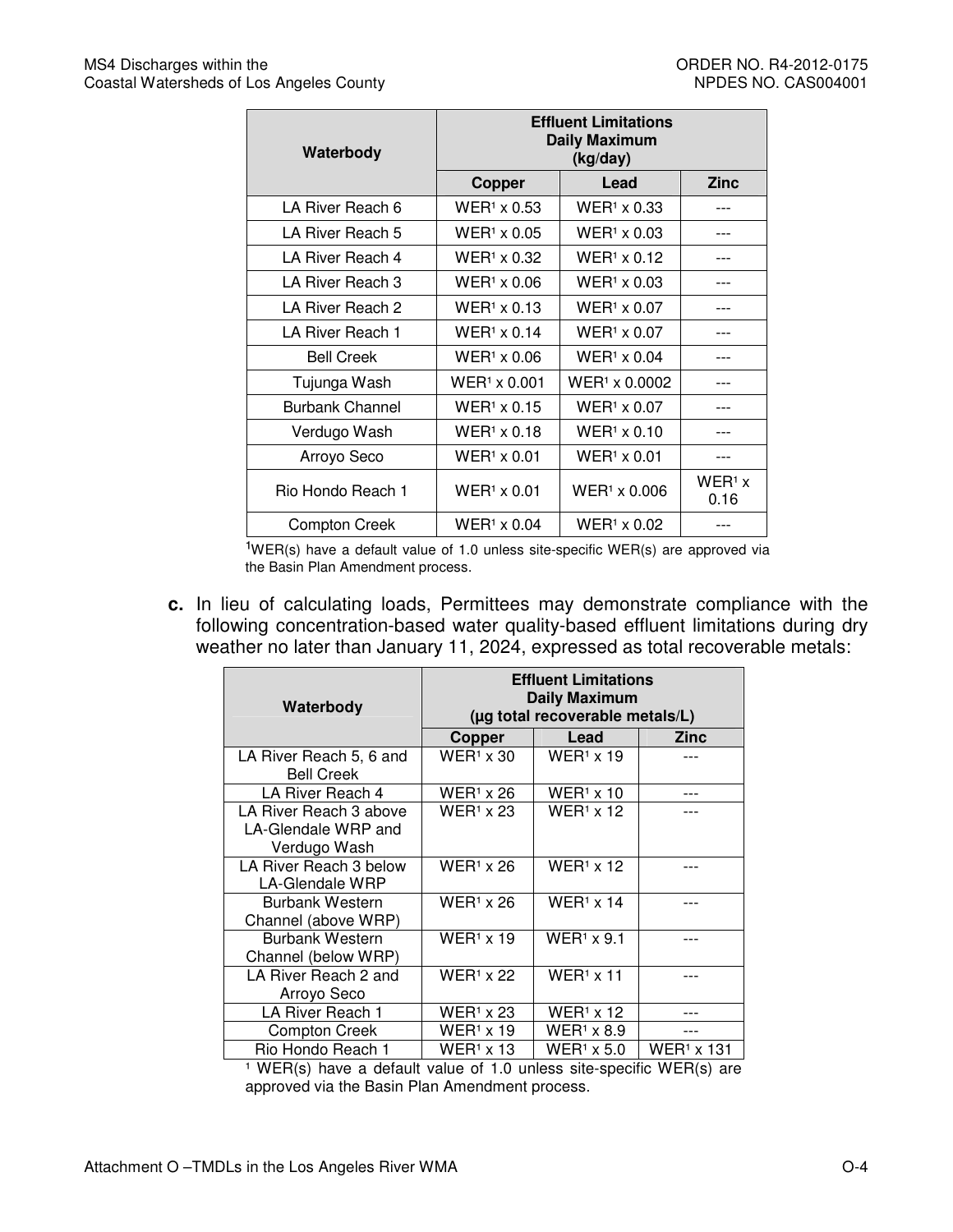**d.** Permittees shall comply with the following grouped<sup>10</sup> wet weather<sup>11</sup> water qualitybased effluent limitations no later than January 11, 2028, expressed as total recoverable metals discharged to all reaches of the Los Angeles River and its tributaries.

| <b>Constituent</b> | <b>Effluent Limitation</b><br><b>Daily Maximum</b><br>(kg/day)      |  |
|--------------------|---------------------------------------------------------------------|--|
| Cadmium            | WER <sup>1</sup> x 2.8 x 10 <sup>-9</sup> x daily volume (L) – 1.8  |  |
| Copper             | WER <sup>1</sup> x 1.5 x 10 <sup>-8</sup> x daily volume (L) – 9.5  |  |
| Lead               | WER <sup>1</sup> x 5.6 x 10 <sup>-8</sup> x daily volume (L) - 3.85 |  |
| Zinc               | WER <sup>1</sup> x 1.4 x 10 <sup>-7</sup> x daily volume (L) – 83   |  |

 $\frac{1}{1}$  WER(s) have a default value of 1.0 unless site-specific WER(s) are approved via the Basin Plan Amendment process.

**3.** Permittees shall comply with interim and final water quality-based effluent limitations for metals discharged to the Los Angeles River and its tributaries, per the schedule below:

| <b>Deadline</b>  | <b>Total Drainage Area Served by the</b><br>MS4 required to meet the water<br>quality-based effluent limitations (%) |             |  |  |
|------------------|----------------------------------------------------------------------------------------------------------------------|-------------|--|--|
|                  | Dry weather                                                                                                          | Wet weather |  |  |
| January 11, 2012 | 50                                                                                                                   | 25          |  |  |
| January 11, 2020 | 75                                                                                                                   |             |  |  |
| January 11, 2024 | 100                                                                                                                  | 50          |  |  |
| January 11, 2028 | 100                                                                                                                  | 100         |  |  |

# **D. Los Angeles River Watershed Bacteria TMDL**

- **1.** Permittees subject to the provisions below are identified in Attachment K, Table K-5.
- **2.** Permittees shall comply with the following final water quality-based effluent limitations for discharges to the Los Angeles River and its tributaries during dry weather according to the schedule in Table O-1, and during wet weather no later than March 23, 2037:

| <b>Constituent</b> | <b>Effluent Limitation (MPN or cfu)</b> |                       |  |  |
|--------------------|-----------------------------------------|-----------------------|--|--|
|                    | <b>Daily Maximum</b>                    | <b>Geometric Mean</b> |  |  |
| E. coli            | 235/100 mL                              | 126/100 mL            |  |  |

 $10$ <sup>10</sup> The wet weather water quality-based effluent limitations are grouped-based and shared among all MS4 Permittees located within the drainage area.

<sup>&</sup>lt;sup>11</sup> Wet weather is defined as any day when the maximum daily flow in the Los Angeles River is equal to or greater than 500 cfs measured at the Wardlow gage station.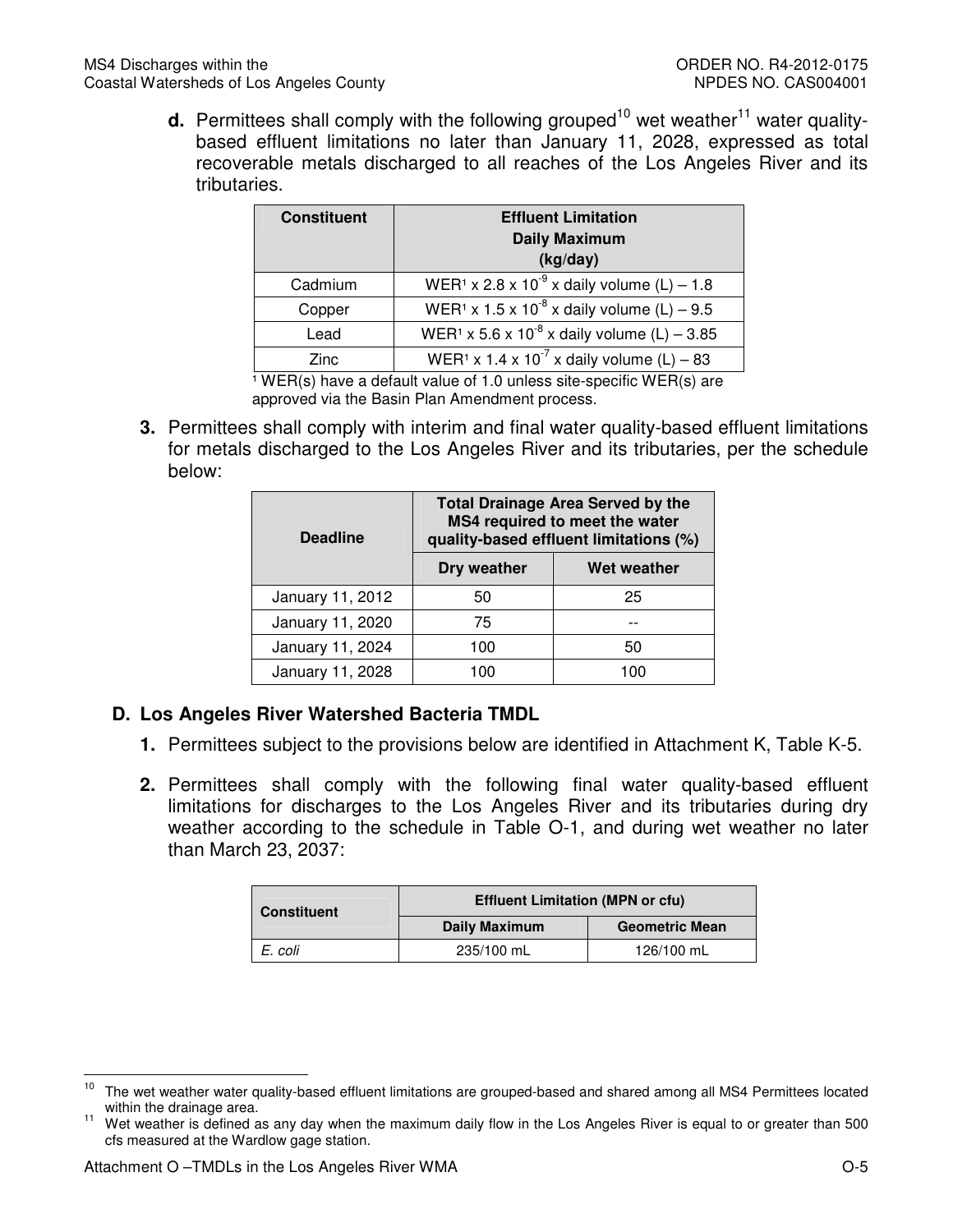**3.** Permittees shall comply with the following grouped<sup>12</sup> interim dry weather single sample bacteria water quality-based effluent limitations for specific river segments and tributaries as listed in the table, below, according to the schedule in Table O-1:

| <b>River Segment or Tributary</b>                      | <b>Daily Maximum</b><br>E. coli Load<br>$(10^9 \text{ MPN/Day})$ |
|--------------------------------------------------------|------------------------------------------------------------------|
| Los Angeles River Segment A<br>(Willow to Rosecrans)   | 301                                                              |
| Los Angeles River Segment B<br>(Rosecrans to Figueroa) | 518                                                              |
| Los Angeles River Segment C<br>(Figueroa to Tujunga)   | 463                                                              |
| Los Angeles River Segment D<br>(Tujunga to Balboa)     | 454                                                              |
| Los Angeles River Segment E<br>(Balboa to headwaters)  | 32                                                               |
| Aliso Canyon Wash                                      | 23                                                               |
| Arroyo Seco                                            | 24                                                               |
| <b>Bell Creek</b>                                      | 14                                                               |
| <b>Bull Creek</b>                                      | 9                                                                |
| <b>Burbank Western Channel</b>                         | 86                                                               |
| <b>Compton Creek</b>                                   | 7                                                                |
| Dry Canyon                                             | 7                                                                |
| McCoy Canyon                                           | 7                                                                |
| Rio Hondo                                              | 2                                                                |
| Tujunga Wash                                           | 10                                                               |
| Verdugo Wash                                           | 51                                                               |

- **a.** Unexpectedly high-loading outfalls may be excluded from interim compliance calculations under the following circumstances: If an outfall which was 1) loading E. coli at a rate less than the 25th percentile of outfalls during the monitoring events used to develop the "MS4 Load Reduction Strategy" (LRS), but, at the time of compliance monitoring, is 2) loading E. coli at a rate greater than the 90th percentile of outfalls, and 3) actions are taken prior to the end of the first phase (i.e. 10 years after the beginning of the segment or tributary specific phase) such that the outfall is returned to a loading less than the 50th percentile of the outfalls at compliance monitoring, then the 90th percentile data from the outfall can be excluded from the compliance loading calculations.
- **b.** Likewise, if an outfall which was 1) the subject of a dry weather diversion is found, at the time of compliance monitoring, to be 2) contributing greater than the

 $12$ The interim dry weather water quality-based effluent limitations are group-based and shared among all MS4 Permittees located within the drainage area. However, the interim dry weather water quality-based effluent limitations may be distributed based on proportional drainage area, upon approval of the Regional Water Board Executive Officer.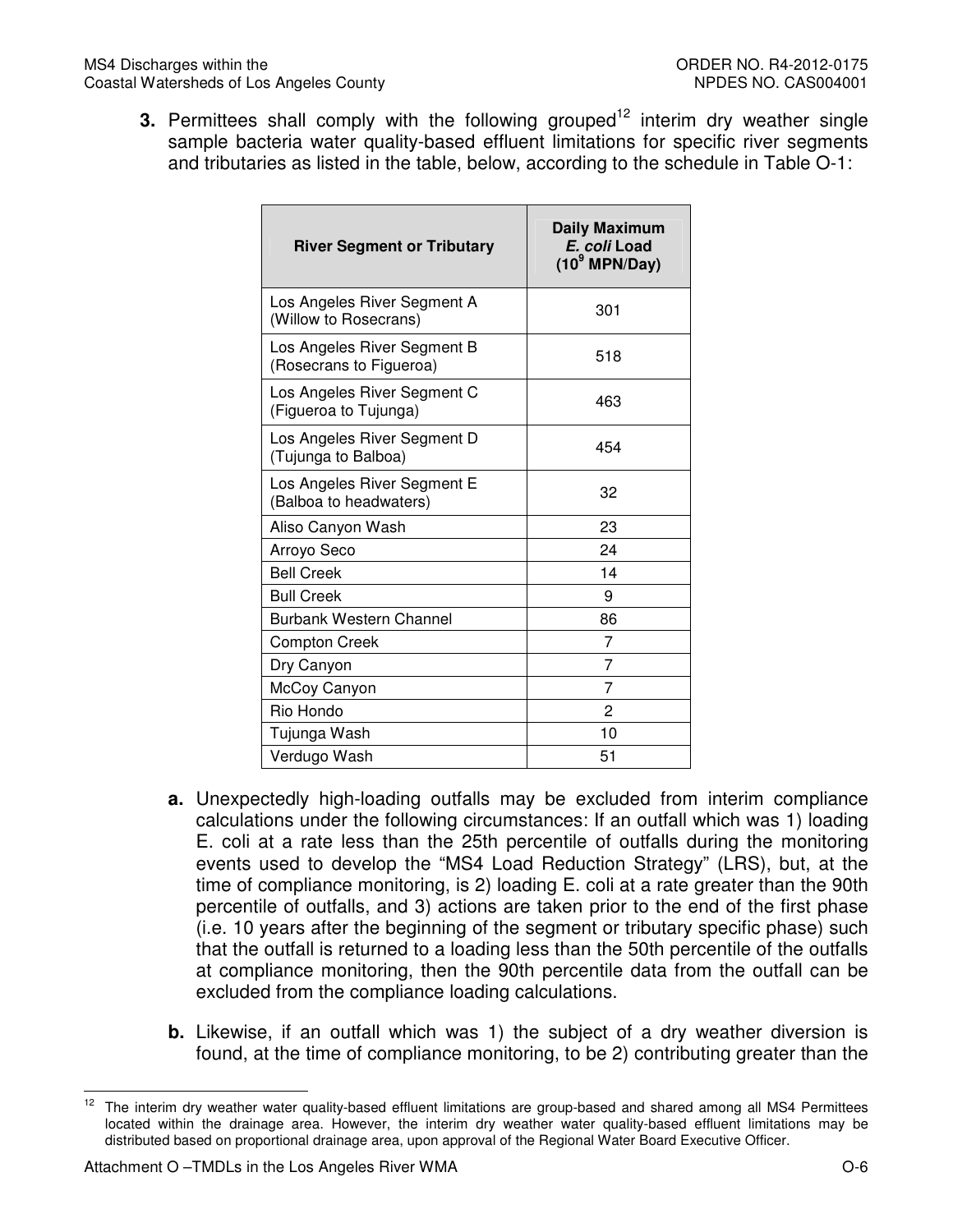90th percentile loading rate, and 3) actions are taken such that the outfall is returned to a loading less than the 50th percentile of the outfalls at compliance monitoring, and a maintenance schedule for the diversion is submitted with the compliance report, then the 90th percentile data from the outfall can be excluded from the compliance loading calculations.

- **4.** Receiving Water Limitations
	- **a.** Permittees shall comply with the following grouped<sup>13</sup> final single sample bacteria receiving water limitations for discharges to the Los Angeles River and its tributaries during dry weather according to the schedule in Table O-1, and during wet weather no later than March 23, 2037:

| <b>Time Period</b>                               | <b>Annual Allowable Exceedance Days</b><br>of the Single Sample Objective (days) |                               |  |  |
|--------------------------------------------------|----------------------------------------------------------------------------------|-------------------------------|--|--|
|                                                  | <b>Daily Sampling</b>                                                            | <b>Weekly Sampling</b>        |  |  |
| Dry Weather                                      | 5                                                                                |                               |  |  |
| Non-HFS <sup>14</sup> Waterbodies Wet<br>Weather | 15                                                                               |                               |  |  |
| <b>HFS Waterbodies</b><br><b>Wet Weather</b>     | 10 (not including<br>HSF days)                                                   | 2 (not including HSF<br>days) |  |  |

**b.** Permittees shall comply with the following geometric mean receiving water limitation for discharges to the Los Angeles River and its tributaries during dry weather according to the schedule in Table O-1, and during wet weather no later than March 23, 2037:

| <b>Constituent</b> | <b>Geometric Mean (MPN or cfu)</b> |  |
|--------------------|------------------------------------|--|
| E. coli            | 126/100 mL                         |  |

## **Table O-1. Los Angeles River Bacteria Implementation Schedule for Dry Weather**

| <b>Implementation Action</b>                                                                          | <b>Responsible Parties</b>                               | <b>Deadline</b>    |  |
|-------------------------------------------------------------------------------------------------------|----------------------------------------------------------|--------------------|--|
| SEGMENT B (upper and middle Reach 2 - Figueroa Street to Rosecrans Avenue)                            |                                                          |                    |  |
| First phase - Segment B                                                                               |                                                          |                    |  |
| Submit a Load Reduction Strategy<br>(LRS) for Segment B (or submit an<br>alternative compliance plan) | MS4 Permittees discharging to<br>Segment B               | September 23, 2014 |  |
| Complete implementation of LRS                                                                        | MS4 Permittees discharging to<br>Segment B, if using LRS | March 23, 2019     |  |

<sup>13</sup> <sup>13</sup> The final receiving water limitations are group-based and shared among all MS4 Permittees, which includes LA MS4, Long Beach MS4, and Caltrans.

<sup>14</sup> HFS stands for high flow suspension as defined in Chapter 2 of the Basin Plan.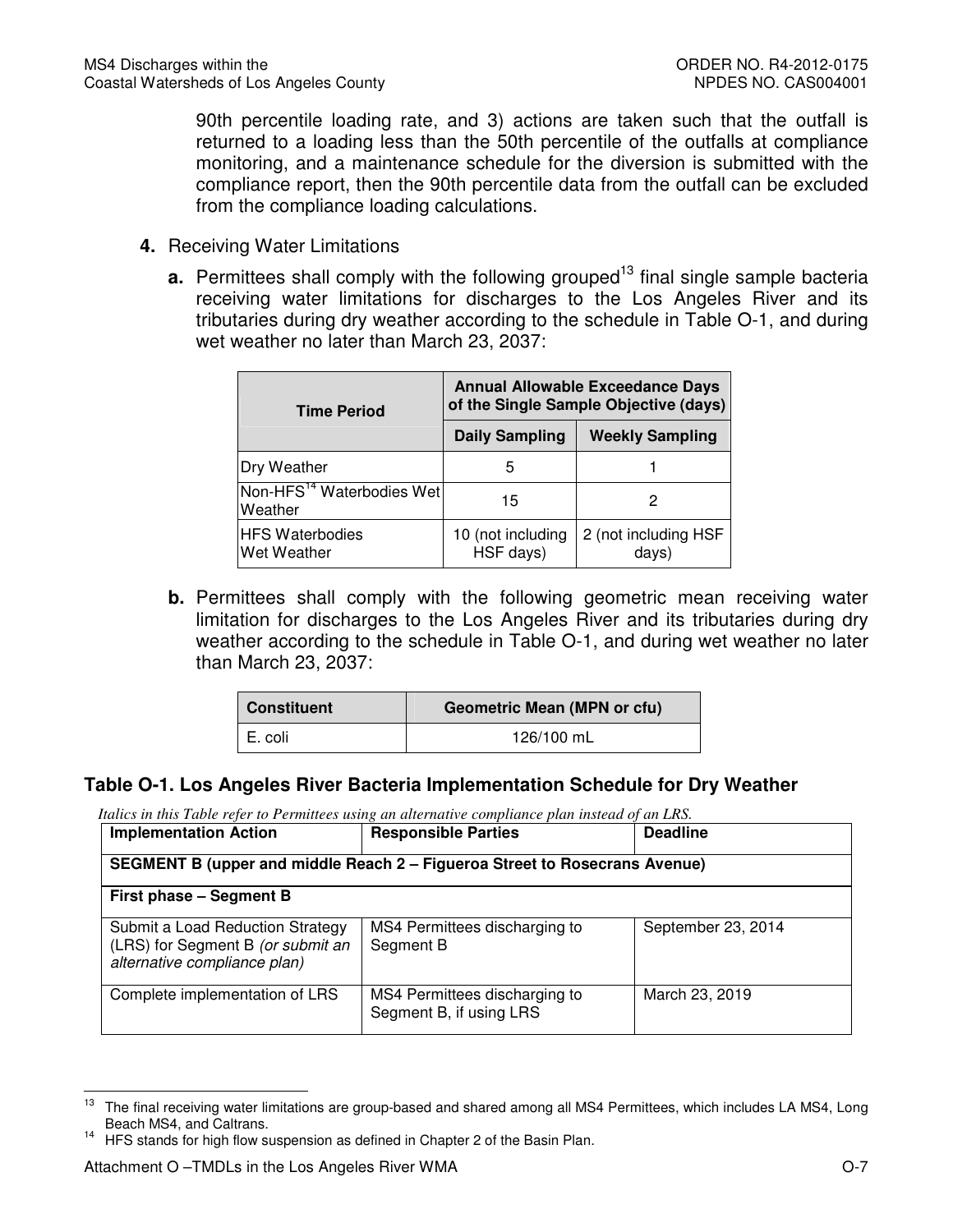| <b>Implementation Action</b>                                                                                                                                                                                 | <b>Responsible Parties</b>                                                                      | <b>Deadline</b>    |  |
|--------------------------------------------------------------------------------------------------------------------------------------------------------------------------------------------------------------|-------------------------------------------------------------------------------------------------|--------------------|--|
| Achieve interim (or final) water<br>quality-based effluent limitations<br>and submit report to Regional<br><b>Water Board</b>                                                                                | MS4 Permittees discharging to<br>Segment B, if using LRS                                        | March 23, 2022     |  |
| Achieve final water quality-based<br>effluent limitations or demonstrate<br>that non-compliance is due to<br>upstream contributions and submit<br>report to Regional Water Board                             | MS4 Permittees discharging to<br>Segment B, if using alternative<br>compliance plan             | March 23, 2022     |  |
| Second phase, if necessary - Segment B for LRS approach only                                                                                                                                                 |                                                                                                 |                    |  |
| Submit a new LRS                                                                                                                                                                                             | MS4 Permittees discharging to<br>Segment B                                                      | March 23, 2023     |  |
| Complete implementation of LRS                                                                                                                                                                               | MS4 Permittees discharging to<br>Segment B, if using LRS                                        | September 23, 2026 |  |
| Achieve final water quality-based<br>effluent limitations in Segment B or<br>demonstrate that non-compliance<br>is only due to upstream<br>contributions and submit report to<br><b>Regional Water Board</b> | MS4 Permittees discharging to<br>Segment B, if using LRS                                        | September 23, 2028 |  |
| <b>SEGMENT B TRIBUTARIES (Rio Hondo and Arroyo Seco)</b>                                                                                                                                                     |                                                                                                 |                    |  |
| First phase - Segment B Tributaries (Rio Hondo and Arroyo Seco)                                                                                                                                              |                                                                                                 |                    |  |
| Submit a Load Reduction Strategy<br>(LRS) for Segment B tributaries (or<br>submit an alternative compliance<br>plan)                                                                                         | MS4 Permittees discharging to<br>Segment B tributaries                                          | March 23, 2016     |  |
| Complete implementation of LRS                                                                                                                                                                               | MS4 Permittees discharging to<br>Segment B tributaries, if using LRS                            | September 23, 2020 |  |
| Achieve interim (or final) water<br>quality-based effluent limitations<br>and submit report to Regional<br><b>Water Board</b>                                                                                | MS4 Permittees discharging to<br>Segment B tributaries, if using LRS                            | September 23, 2023 |  |
| Achieve final water quality-based<br>effluent limitations or demonstrate<br>that non-compliance is only due to<br>upstream contributions and submit<br>report to Regional Water Board                        | MS4 Permittees discharging to<br>Segment B tributaries, if using<br>alternative compliance plan | September 23, 2023 |  |
| Second phase, if necessary - Segment B Tributaries (Rio Hondo and Arroyo Seco) for LRS<br>approach only                                                                                                      |                                                                                                 |                    |  |
| Submit a new LRS                                                                                                                                                                                             | MS4 Permittees discharging to<br>Segment B tributaries                                          | September 23, 2024 |  |
| Complete implementation of LRS                                                                                                                                                                               | MS4 Permittees discharging to<br>Segment B tributaries, if using LRS                            | March 23, 2028     |  |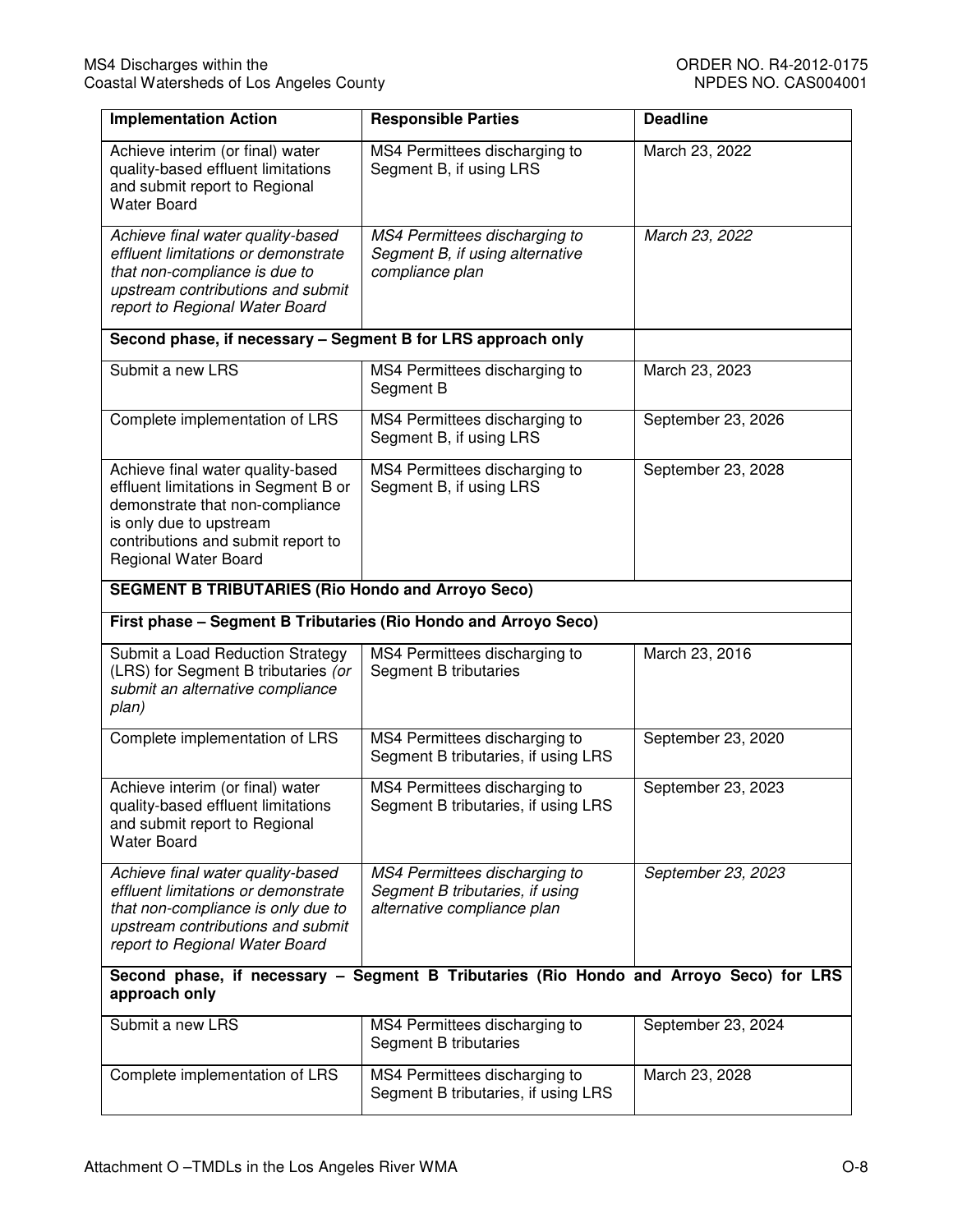| <b>Implementation Action</b>                                                                                                                                                                                     | <b>Responsible Parties</b>                                                          | <b>Deadline</b>    |  |  |
|------------------------------------------------------------------------------------------------------------------------------------------------------------------------------------------------------------------|-------------------------------------------------------------------------------------|--------------------|--|--|
| Achieve final water quality-based<br>effluent limitations Segment B<br>tributaries or demonstrate that<br>non-compliance is due to upstream<br>contributions and submit report to<br><b>Regional Water Board</b> | MS4 Permittees discharging to<br>Segment B tributaries, if using LRS                | March 23, 2030     |  |  |
|                                                                                                                                                                                                                  | SEGMENT A (lower Reach 2 and Reach 1 - Rosecrans Avenue to Willow Street)           |                    |  |  |
| First phase - Segment A                                                                                                                                                                                          |                                                                                     |                    |  |  |
| Submit a Load Reduction Strategy<br>(LRS) for Segment A (or submit an<br>alternative compliance plan)                                                                                                            | MS4 Permittees discharging to<br>Segment A                                          | September 23, 2016 |  |  |
| Complete implementation of LRS                                                                                                                                                                                   | MS4 Permittees discharging to<br>Segment A, if using LRS                            | March 23, 2021     |  |  |
| Achieve interim (or final) water<br>quality-based effluent limitations<br>and submit report to Regional<br><b>Water Board</b>                                                                                    | MS4 Permittees discharging to<br>Segment A, if using LRS                            | March 23, 2024     |  |  |
| Achieve final water quality-based<br>effluent limitations or demonstrate<br>that non-compliance is due to<br>upstream contributions and submit<br>report to Regional Water Board                                 | MS4 Permittees discharging to<br>Segment A, if using alternative<br>compliance plan | March 23, 2024     |  |  |
| Second phase, if necessary - Segment A for LRS approach only                                                                                                                                                     |                                                                                     |                    |  |  |
| Submit a new LRS                                                                                                                                                                                                 | MS4 Permittees discharging to<br>Segment A                                          | March 23, 2025     |  |  |
| Complete implementation of LRS                                                                                                                                                                                   | MS4 Permittees discharging to<br>Segment A, if using LRS                            | September 23, 2029 |  |  |
| Achieve final water quality-based<br>effluent limitations in Segment A or<br>demonstrate that non-compliance<br>is due to upstream contributions<br>and submit report to Regional<br><b>Water Board</b>          | MS4 Permittees discharging to<br>Segment A, if using LRS                            | September 23, 2031 |  |  |
| <b>SEGMENT A TRIBUTARY (Compton Creek)</b>                                                                                                                                                                       |                                                                                     |                    |  |  |
| First phase - Segment A Tributary                                                                                                                                                                                |                                                                                     |                    |  |  |
| Submit a Load Reduction Strategy<br>(LRS) for Segment A tributary (or<br>submit an alternative compliance<br>plan)                                                                                               | MS4 Permittees discharging to<br>Segment A tributary                                | March 23, 2018     |  |  |
| Complete implementation of LRS                                                                                                                                                                                   | MS4 Permittees discharging to<br>Segment A tributary if using LRS                   | September 23, 2022 |  |  |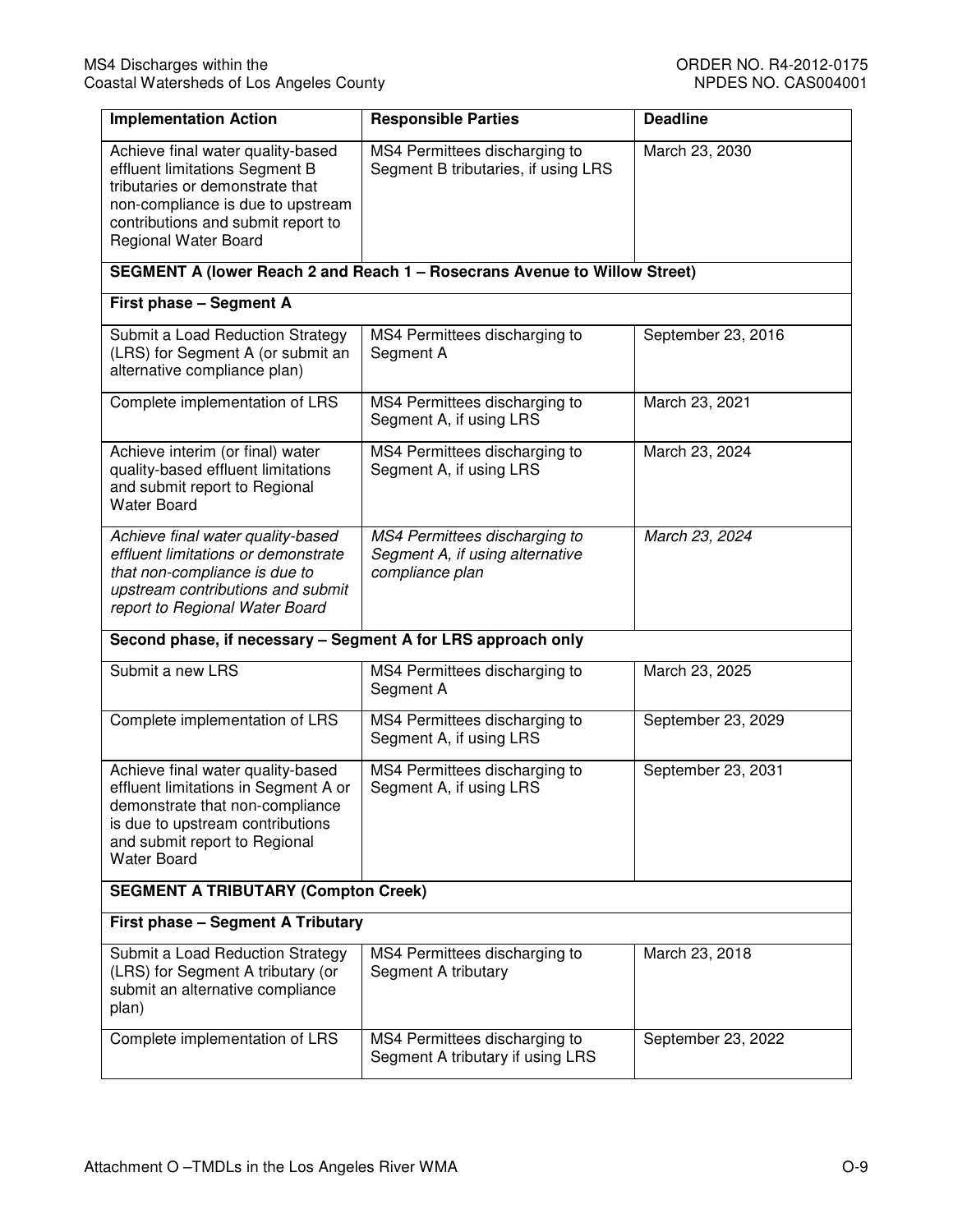| <b>Implementation Action</b>                                                                                                                                                                                       | <b>Responsible Parties</b>                                                                    | <b>Deadline</b>    |
|--------------------------------------------------------------------------------------------------------------------------------------------------------------------------------------------------------------------|-----------------------------------------------------------------------------------------------|--------------------|
| Achieve interim (or final) water<br>quality-based effluent limitations<br>and submit report to Regional<br><b>Water Board</b>                                                                                      | MS4 Permittees discharging to<br>Segment A tributary if using LRS                             | September 23, 2025 |
| Achieve final water quality-based<br>effluent limitations or demonstrate<br>that non-compliance is due to<br>upstream contributions and submit<br>report to Regional Water Board                                   | MS4 Permittees discharging to<br>Segment A tributary, if using<br>alternative compliance plan | September 23, 2025 |
|                                                                                                                                                                                                                    | Second phase, if necessary - Segment A Tributary for LRS approach only                        |                    |
| Submit a new LRS                                                                                                                                                                                                   | MS4 Permittees discharging to<br>Segment A tributary                                          | September 23, 2026 |
| Complete implementation of LRS                                                                                                                                                                                     | MS4 Permittees discharging to<br>Segment A tributary, if using LRS                            | March 23, 2030     |
| Achieve final water quality-based<br>effluent limitations in Segment A<br>tributary or demonstrate that non-<br>compliance is due to upstream<br>contributions and submit report to<br><b>Regional Water Board</b> | MS4 Permittees discharging to<br>Segment A tributary, if using LRS                            | March 23, 2032     |
| <b>Balboa Boulevard)</b>                                                                                                                                                                                           | SEGMENT E (Reach 6 - LA River headwaters [confluence with Bell Creek and Calabasas Creek] to  |                    |
| First phase - Segment E                                                                                                                                                                                            |                                                                                               |                    |
| Submit a Load Reduction Strategy<br>(LRS) for Segment E (or submit an<br>alternative compliance plan)                                                                                                              | MS4 Permittees discharging to<br>Segment E                                                    | September 23, 2017 |
| Complete implementation of LRS                                                                                                                                                                                     | MS4 Permittees discharging to<br>Segment E, if using LRS                                      | March 23, 2022     |
| Achieve interim (or final) water<br>quality-based effluent limitations<br>and submit report to Regional<br><b>Water Board</b>                                                                                      | MS4 Permittees discharging to<br>Segment E, if using LRS                                      | March 23, 2025     |
| Achieve final water quality-based<br>effluent limitations or demonstrate<br>that non-compliance is due to<br>upstream contributions and submit<br>report to Regional Water Board                                   | MS4 Permittees discharging to<br>Segment E, if using alternative<br>compliance plan           | March 23, 2025     |
| Second phase, if necessary -Segment E for LRS approach only                                                                                                                                                        |                                                                                               |                    |
| Submit a new LRS                                                                                                                                                                                                   | MS4 Permittees discharging to<br>Segment E                                                    | March 23, 2026     |
| Complete implementation of LRS                                                                                                                                                                                     | MS4 Permittees discharging to<br>Segment E, if using LRS                                      | September 23, 2029 |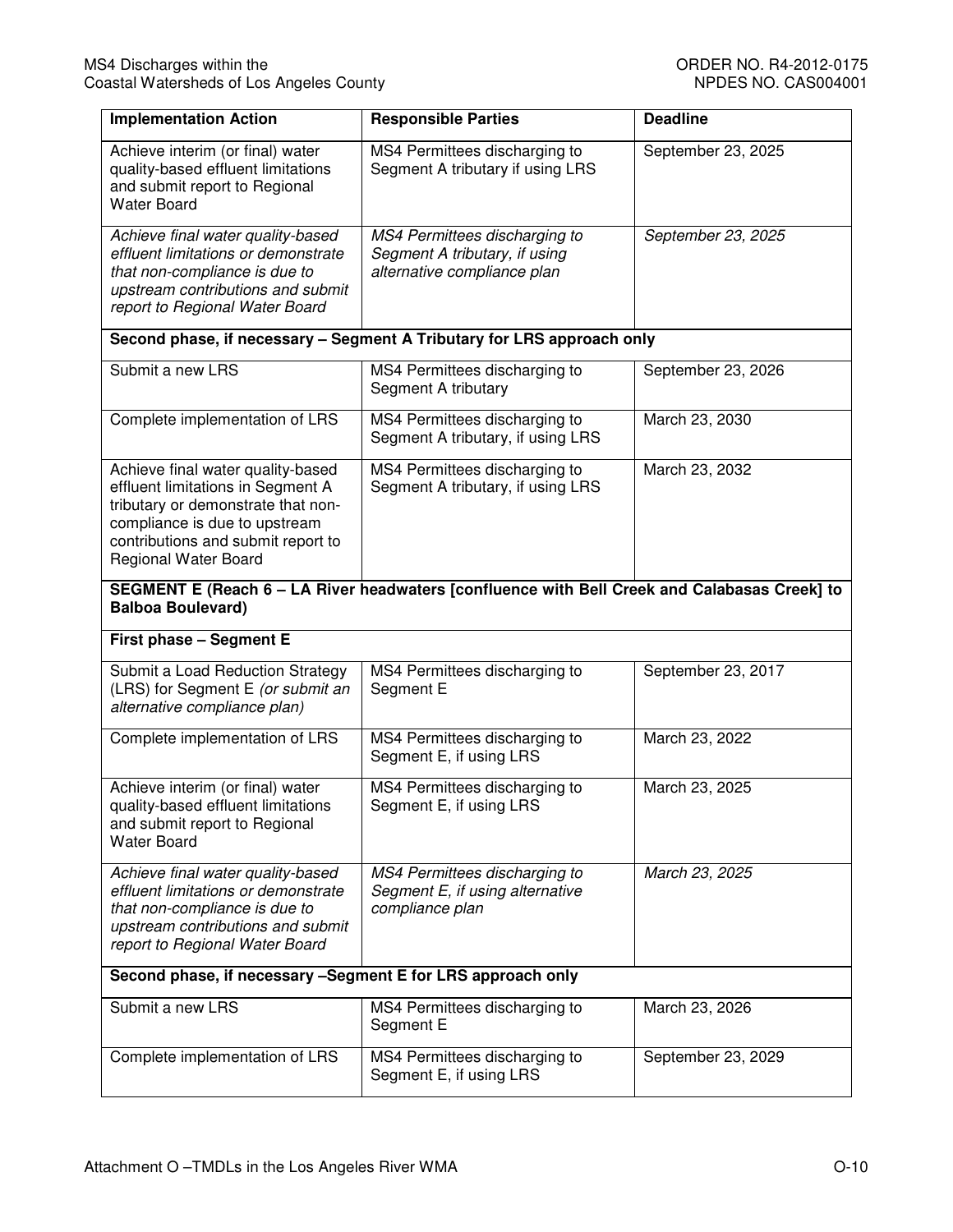| <b>Implementation Action</b>                                                                                                                                                                                                                                                            | <b>Responsible Parties</b>                                                                             | <b>Deadline</b>    |  |
|-----------------------------------------------------------------------------------------------------------------------------------------------------------------------------------------------------------------------------------------------------------------------------------------|--------------------------------------------------------------------------------------------------------|--------------------|--|
| Achieve final Water quality-based<br>effluent limitations in Segment E or<br>demonstrate that non-compliance<br>is due to upstream contributions<br>and submit report to Regional<br><b>Water Board</b>                                                                                 | MS4 Permittees discharging to<br>Segment E, if using LRS                                               | September 23, 2031 |  |
|                                                                                                                                                                                                                                                                                         | SEGMENT E TRIBUTARIES (Dry Canyon Creek, McCoy Creek, Bell Creek, and Aliso Canyon Wash)               |                    |  |
| <b>First phase - Segment E Tributaries</b>                                                                                                                                                                                                                                              |                                                                                                        |                    |  |
| Submit a Load Reduction Strategy<br>(LRS) for Segment E tributaries (or<br>submit an alternative compliance<br>plan)                                                                                                                                                                    | MS4 Permittees discharging to<br>Segment E tributaries                                                 | September 23, 2021 |  |
| Complete implementation of LRS                                                                                                                                                                                                                                                          | MS4 Permittees discharging to<br>Segment E tributaries if using LRS                                    | March 23, 2026     |  |
| Achieve interim (or final) water<br>quality-based effluent limitations<br>and submit report to Regional<br><b>Water Board</b>                                                                                                                                                           | MS4 Permittees discharging to<br>Segment E tributaries, if using LRS                                   | March 23, 2029     |  |
| Achieve final water quality-based<br>effluent limitations or demonstrate<br>that non-compliance is due to<br>upstream contributions and submit<br>report to Regional Water Board                                                                                                        | MS4 Permittees discharging to<br>Segment E tributaries, if using<br>alternative compliance plan        | March 23, 2029     |  |
|                                                                                                                                                                                                                                                                                         | Second phase, if necessary - Segment E Tributaries for LRS approach only                               |                    |  |
| Submit a new LRS                                                                                                                                                                                                                                                                        | MS4 Permittees discharging to<br>Segment E tributaries                                                 | March 23, 2030     |  |
| Complete implementation of LRS                                                                                                                                                                                                                                                          | MS4 Permittees discharging to<br>Segment E tributaries, if using LRS                                   | September 23, 2033 |  |
| Achieve final water quality-based<br>effluent limitations in Segment E<br>tributaries or demonstrate that<br>non-compliance is due to upstream<br>contributions and submit report to<br>Regional Water Board                                                                            | MS4 Permittees discharging to<br>Segment E tributaries, if using LRS                                   | September 23, 2035 |  |
| SEGMENT C (lower Reach 4 and Reach 3 - Tujunga Avenue to Figueroa Street)<br>SEGMENT C TRIBUTARIES (Tujunga Wash, Burbank Western Channel, and Verdugo Wash)<br>SEGMENT D (Reach 5 and upper Reach 4 - Balboa Boulevard to Tujunga Avenue)<br><b>SEGMENT D TRIBUTARIES (Bull Creek)</b> |                                                                                                        |                    |  |
| First phase - Segment C, Segment C Tributaries, Segment D, Segment D tributaries                                                                                                                                                                                                        |                                                                                                        |                    |  |
| Submit a Load Reduction<br>Strategies (LRS) for Segment C,<br>Segment C tributaries, Segment D,<br>Segment D tributaries (or submit<br>an alternative compliance plan)                                                                                                                  | MS4 Permittees discharging to<br>Segment C, Segment C tributaries,<br>Segment D, Segment D tributaries | March 23, 2023     |  |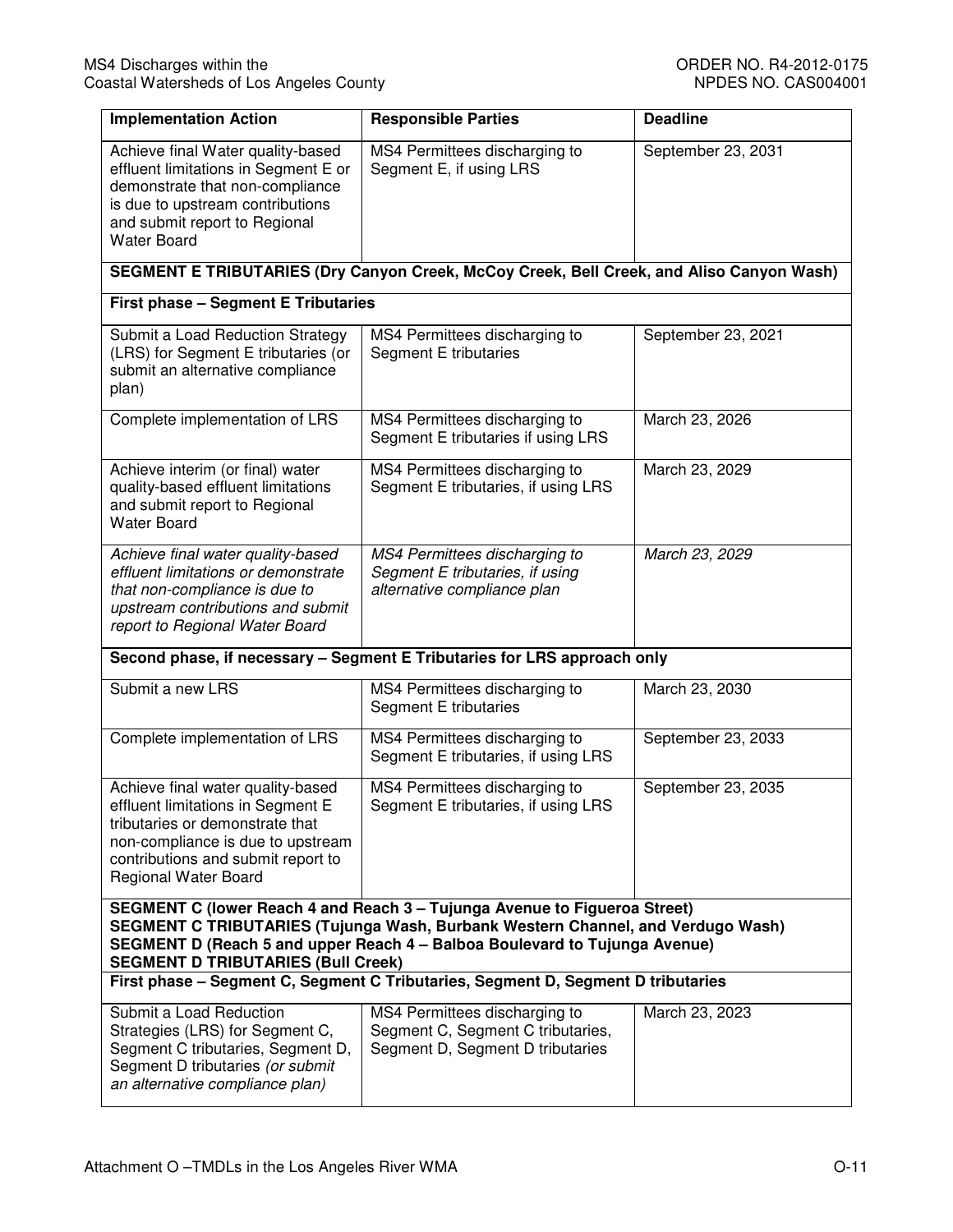| <b>Implementation Action</b>                                                                                                                                                                                                                                           | <b>Responsible Parties</b>                                                                                                                      | <b>Deadline</b>    |
|------------------------------------------------------------------------------------------------------------------------------------------------------------------------------------------------------------------------------------------------------------------------|-------------------------------------------------------------------------------------------------------------------------------------------------|--------------------|
| Complete implementation of LRS                                                                                                                                                                                                                                         | MS4 Permittees discharging to<br>Segment C, Segment C tributaries,<br>Segment D, Segment D tributaries, if<br>using LRS                         | September 23, 2027 |
| Achieve interim (or final) water<br>quality-based effluent limitations<br>and submit report to Regional<br><b>Water Board</b>                                                                                                                                          | MS4 Permittees discharging to<br>Segment C, Segment C tributaries,<br>Segment D, Segment D tributaries, if<br>using LRS                         | September 23, 2030 |
| Achieve final water quality-based<br>effluent limitations or demonstrate<br>that non-compliance is due to<br>upstream contributions and submit<br>report to Regional Water Board                                                                                       | MS4 Permittees discharging to<br>Segment C, Segment C tributaries,<br>Segment D, Segment D tributaries, if<br>using alternative compliance plan | September 23, 2030 |
| Second phase, if necessary -<br><b>Tributaries for LRS approach only</b>                                                                                                                                                                                               | Segment C, Segment C Tributaries, Segment D, Segment D                                                                                          |                    |
| Submit a new LRS                                                                                                                                                                                                                                                       | MS4 Permittees discharging to<br>Segment C, Segment C tributaries,<br>Segment D, Segment D tributaries                                          | September 23, 2031 |
| Complete implementation of LRS                                                                                                                                                                                                                                         | MS4 Permittees discharging to<br>Segment C, Segment C tributaries,<br>Segment D, Segment D tributaries if<br>using LRS                          | March 23, 2035     |
| Achieve final water quality-based<br>effluent limitations in Segment C,<br>Segment C tributaries, Segment D,<br>Segment D tributaries or<br>demonstrate that non-compliance<br>is due to upstream contributions<br>and submit report to Regional<br><b>Water Board</b> | MS4 Permittees discharging to<br>Segment C, Segment C tributaries,<br>Segment D, Segment D tributaries if<br>using LRS                          | March 23, 2037     |

## **5.** Compliance

- **a.** Permittees may demonstrate compliance with the final dry weather limitations by demonstrating that final receiving water limitations are met in the receiving waters or by demonstrating one of the following conditions at outfalls to the receiving waters:
	- **i.** Flow-weighted concentration of E. coli in MS4 discharges during dry weather is less than or equal to 235 MPN/100mL, based on a weighted-average using flow rates from all measured outfalls; or
	- **ii.** Zero discharge during dry weather.
- **b.** In addition, individual Permittees or subgroups of Permittees may differentiate their dry weather discharges from other dischargers or upstream contributions by demonstrating one of the following conditions at outfalls to the receiving waters or at segment, tributary or jurisdictional boundaries: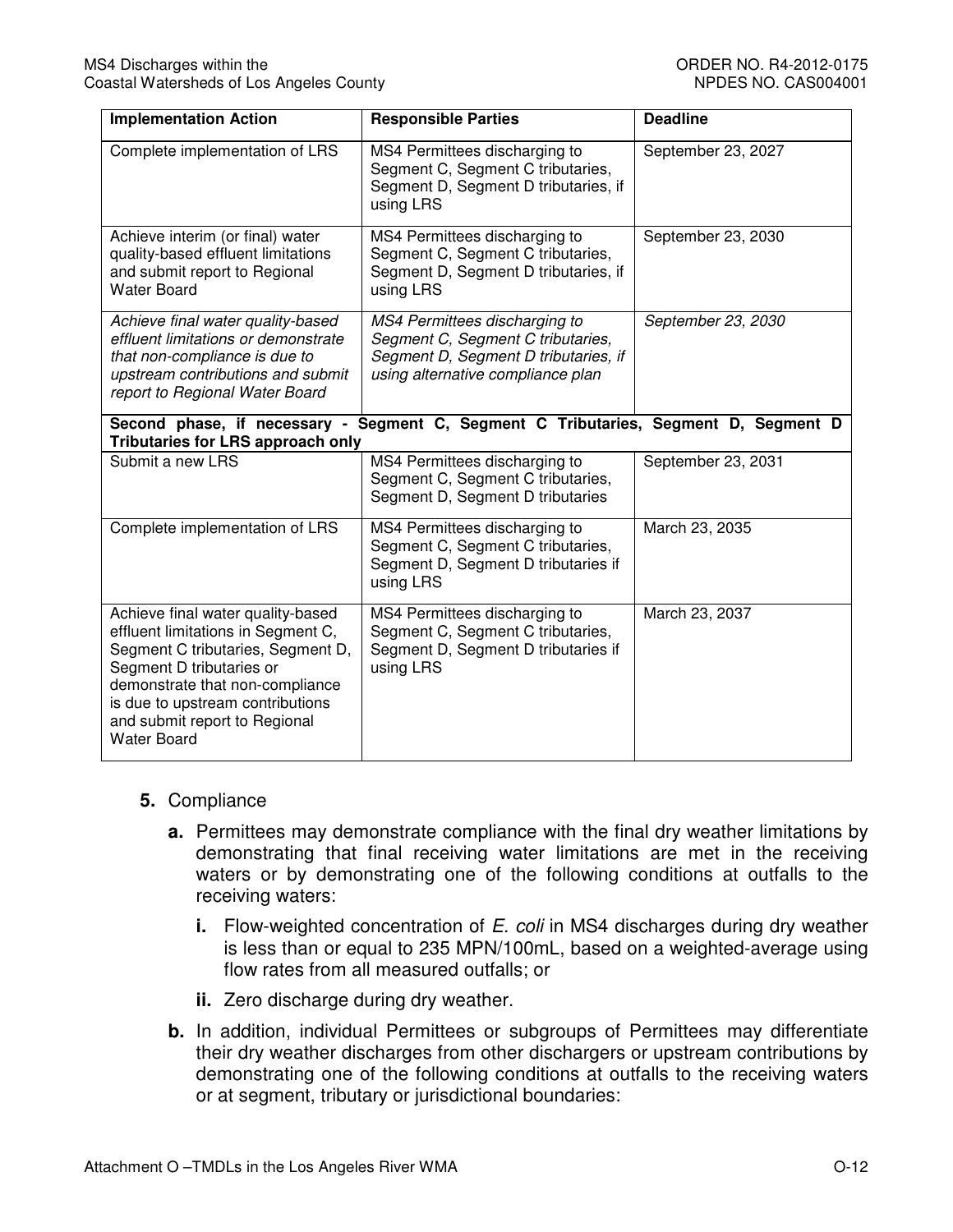- **i.** The flow-weighted concentration of E. coli in a Permittee's individual discharge or in a group of Permittees' collective discharge during dry weather is less than or equal to 235 MPN/100mL, based on a weighted-average using flow rates from all measured outfalls; or
- **ii.** Zero discharge from a Permittee's individual outfall(s) or from a group of Permittees' outfall(s) during dry weather; or
- **iii.** Demonstration that the MS4 loading of E. coli to the segment or tributary during dry weather is less than or equal to the calculated loading rate that would not cause or contribute to exceedances based on the loading capacity representative of conditions in the River at the time of compliance.
- **c.** The interim dry weather water quality-based effluent limitations are group-based, shared among all MS4 Permittees that drain to a segment or tributary. However, the interim dry weather water quality-based effluent limitations may be distributed based on proportional drainage area, upon approval of the Regional Water Board Executive Officer.

## **E. Legg Lake Trash TMDL**

- **1.** Permittees subject to the provisions below are identified in Attachment K, Table K-5.
- **2.** Permittees shall comply with the final water quality-based effluent limitation of zero trash discharged to Legg Lake no later than March 6, 2016, and every year thereafter.
- **3.** Permittees that choose to comply via a full capture compliance strategy must demonstrate a phased implementation of full capture devices attaining interim effluent limitations over the following 8-year period until the final effluent limitation of zero is attained:

|                 | <b>Effluent Limitation</b>                       |  |
|-----------------|--------------------------------------------------|--|
| <b>Deadline</b> | Drainage Area covered<br>by Full Capture Systems |  |
|                 | (%)                                              |  |
| March 6, 2008   | n                                                |  |
| March 6, 2012   | 20                                               |  |
| March 6, 2013   | 40                                               |  |
| March 6, 2014   | 60                                               |  |
| March 6, 2015   | 80                                               |  |
| March 6, 2016   | 100                                              |  |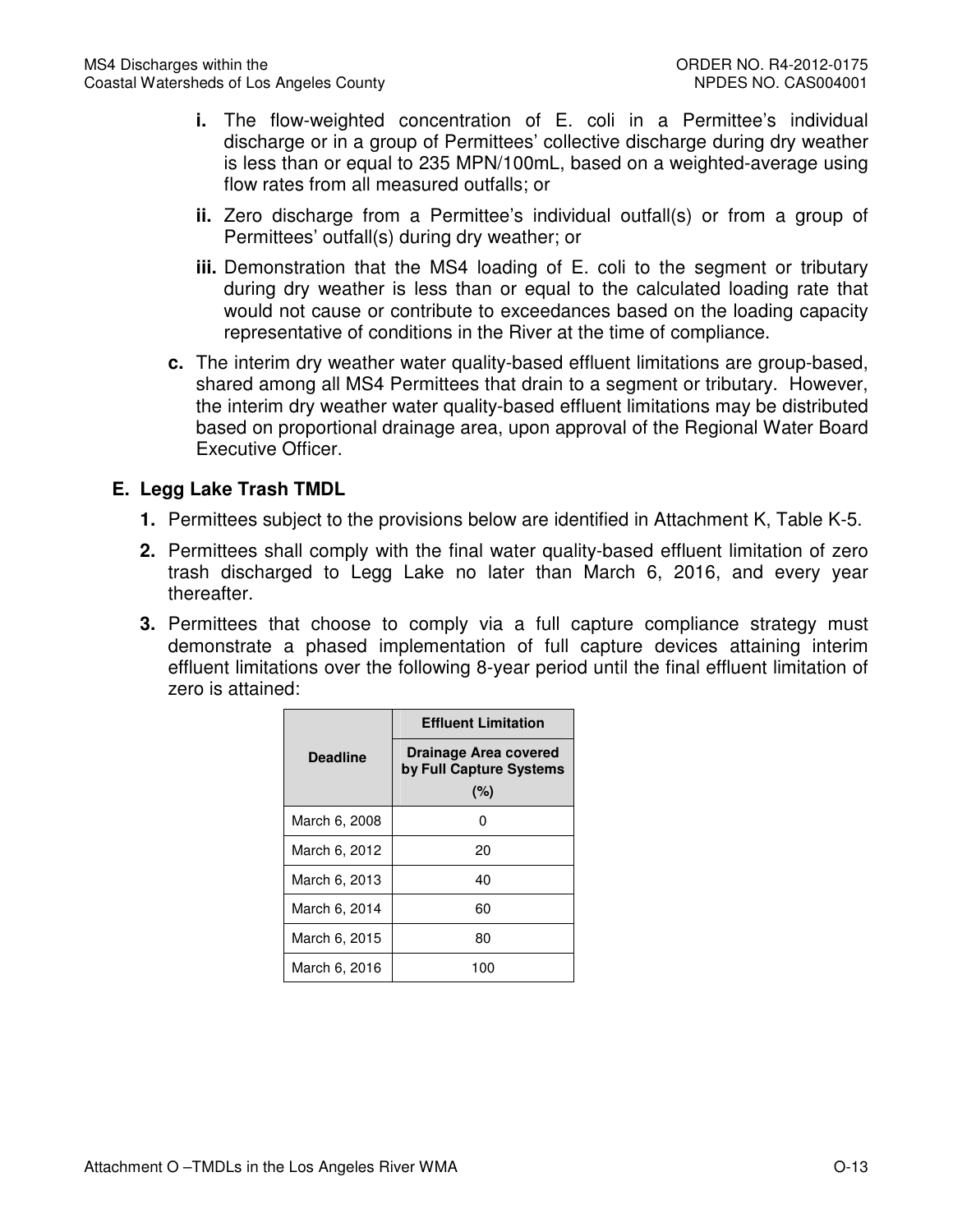| ັ                                                             |                                     |                   | $\tilde{ }$       |                   |                   |                         |
|---------------------------------------------------------------|-------------------------------------|-------------------|-------------------|-------------------|-------------------|-------------------------|
| <b>Permittees</b>                                             | Baseline <sup>16</sup><br>$(100\%)$ | 3/6/2012<br>(80%) | 3/6/2013<br>(60%) | 3/6/2014<br>(40%) | 3/6/2015<br>(20%) | $3/6/2016^{17}$<br>(0%) |
| Los Angeles<br>County                                         | 2400.03                             | 1920.02           | 1440.02           | 960.01            | 480.01            | 0                       |
| Los Angeles<br><b>County Flood</b><br><b>Control District</b> | 24.05                               | 19.24             | 14.43             | 9.62              | 4.81              | 0                       |
| City of El Monte                                              | 509.48                              | 407.58            | 305.69            | 203.79            | 101.90            | 0                       |
| City of South El<br>Monte                                     | 3896.76                             | 3117.41           | 2338.06           | 1558.70           | 779.35            | 0                       |

|  | Legg Lake Trash Effluent Limitations <sup>15</sup> (gallons of uncompressed trash per year) |
|--|---------------------------------------------------------------------------------------------|
|--|---------------------------------------------------------------------------------------------|

- **4.** Permittees shall comply with the interim and final water quality-based effluent limitations for trash in E.2 and E.3 above per the provisions in Part VI.E.5.
- **5.** If a Permittee opts to derive site specific trash generation rates through its Trash Monitoring and Reporting Plan (TMRP), the baseline limitation shall be calculated by multiplying the point source area(s) by the derived trash generation rate(s).
- **6.** Permittees shall comply with the interim and final water quality-based effluent limitations for trash in E.2 and E.3 above per the provisions in Part VI.E.5.
- **F. Long Beach City Beaches and Los Angeles River Estuary Bacteria TMDL** (USEPA established)
	- **1.** Permittees subject to the provisions below are identified in Attachment K, Table K-5.
	- **2.** Permittees shall comply with the following final WLAs for discharges to the Los Angeles River Estuary per the provisions in Part VI.E.3:

| <b>Constituent</b> | <b>WLA (MPN or cfu)</b> |                       |
|--------------------|-------------------------|-----------------------|
|                    | <b>Daily Maximum</b>    | <b>Geometric Mean</b> |
| Total coliform*    | 10,000/100 mL           | 1,000/100 mL          |
| Fecal coliform     | 400/100 mL              | 200/100 mL            |
| Enterococcus       | 104/100 mL              | 35/100 mL             |

Total coliform density shall not exceed a daily maximum of 1,000/100 mL, if the ratio of fecal-to-total coliform exceeds 0.1.

- **3.** Receiving Water Limitations
	- **a.** Permittees shall comply with the following grouped<sup>18</sup> final single sample bacteria WLAs for the Los Angeles River Estuary per the provisions in Part VI.E.3:

<sup>15</sup> Water quality-based effluent limitations are expressed as allowable trash discharge relative to baseline Waste Load Allocations.

<sup>&</sup>lt;sup>16</sup> The Regional Water Board calculated the baseline water quality-based effluent limitations for the Permittees based on the estimated trash generation rate of 5334 gallons of uncompressed trash per square mile per year.

<sup>17</sup> Permittees shall achieve their final effluent limitation of zero trash discharged for the year and every year thereafter.<br><sup>18</sup> The final scooling weter limitation of zero group bood only obtained mong all MSA Permittees

The final receiving water limitations are group-based and shared among all MS4 Permittees located within the drainage area.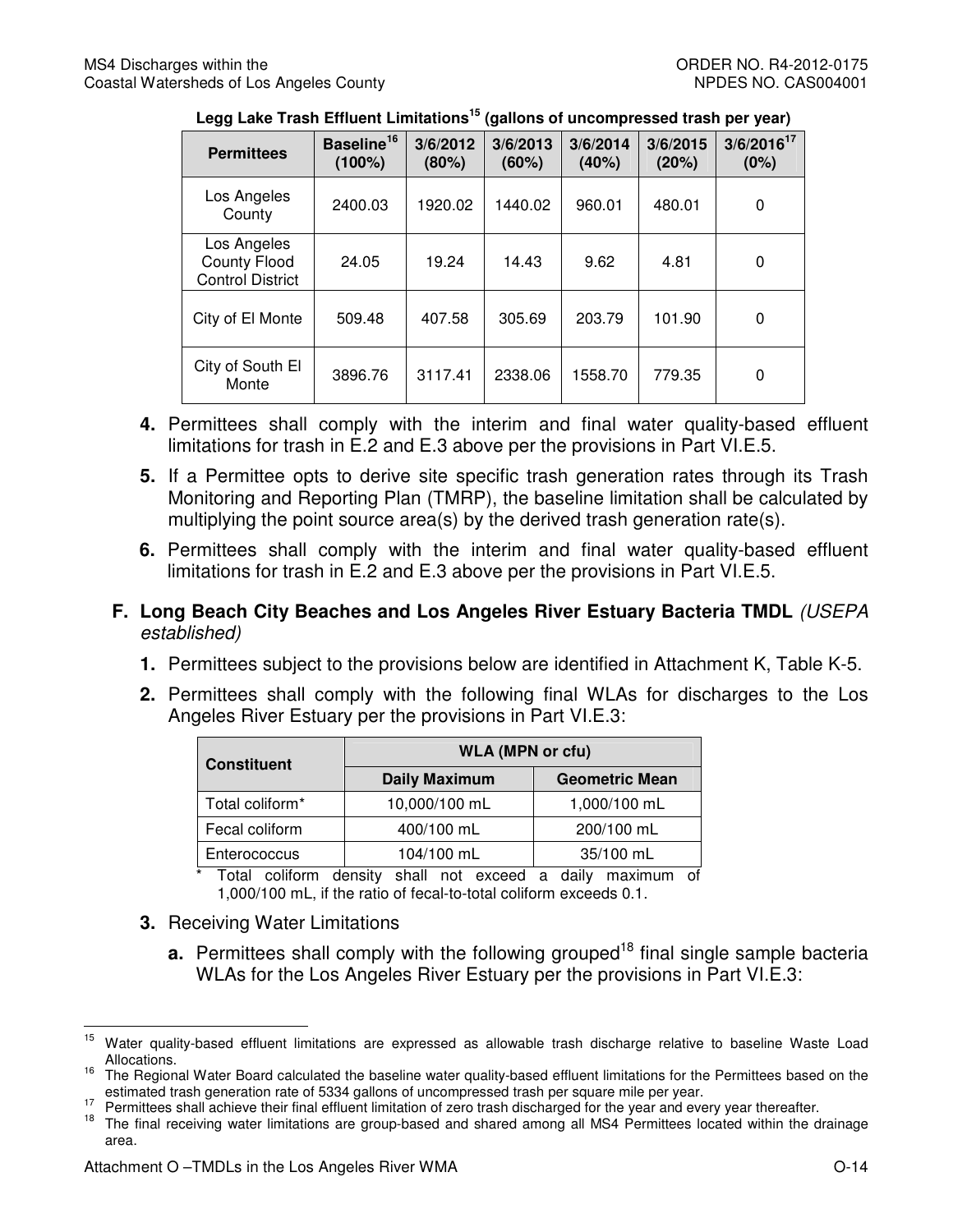| <b>Time Period</b>                             | <b>Annual Allowable Exceedance</b><br>Days of the Single Sample<br>Objective (days) |                    |  |
|------------------------------------------------|-------------------------------------------------------------------------------------|--------------------|--|
|                                                | Daily<br>sampling                                                                   | Weekly<br>sampling |  |
| Summer Dry-Weather<br>(April 1 to October 31)  |                                                                                     |                    |  |
| Winter Dry-Weather<br>(November 1 to March 31) | 9                                                                                   |                    |  |
| Wet Weather <sup>19</sup>                      |                                                                                     |                    |  |

**b.** Permittees shall comply with the following geometric mean receiving water limitations for all monitoring stations in the Los Angeles River Estuary per the provisions in Part VI.E.3:

| <b>Constituent</b> | <b>Geometric Mean (MPN or cfu)</b> |  |
|--------------------|------------------------------------|--|
| Total coliform     | 1,000/100 mL                       |  |
| Fecal coliform     | 200/100 mL                         |  |
| Enterococcus       | 35/100 mL                          |  |

- **4.** Compliance Determination
	- **a.** Permittees may demonstrate compliance with the final dry or weather WLAs by demonstrating that final WLAs expressed as allowable exceedance days are met in the receiving waters or by demonstrating one of the following conditions at outfalls to the receiving waters:
		- **i.** Flow-weighted concentration of bacterial indicators in MS4 discharges during dry or wet weather is less than or equal to the WLAs in part E.2 above, based on a weighted-average using flow rates from all measured outfalls; or
		- **ii.** Zero discharge during dry weather.
	- **b.** In addition, individual Permittees or subgroups of Permittees may differentiate their dry or wet weather discharges from other dischargers or upstream contributions by demonstrating one of the following conditions at outfalls to the receiving waters or at segment, tributary or jurisdictional boundaries:
		- **i.** The flow-weighted concentration of bacterial indicators in a Permittee's individual discharge or in a group of Permittees' collective discharge during dry or wet weather is less than or equal to the WLAs in part E.2 above, based on a weighted-average using flow rates from all measured outfalls; or
		- **ii.** Zero discharge from a Permittee's individual outfall(s) or from a group of Permittees' outfall(s) during dry weather.

# **G. Los Angeles Area Lakes TMDLs<sup>20</sup>** (USEPA established)

**1.** Lake Calabasas Nutrient TMDL

<sup>19</sup> Wet weather is defined as days with 0.1 inch of rain or greater and the three days following the rain event.

Los Angeles Area Lakes TMDL includes multiple watershed management areas.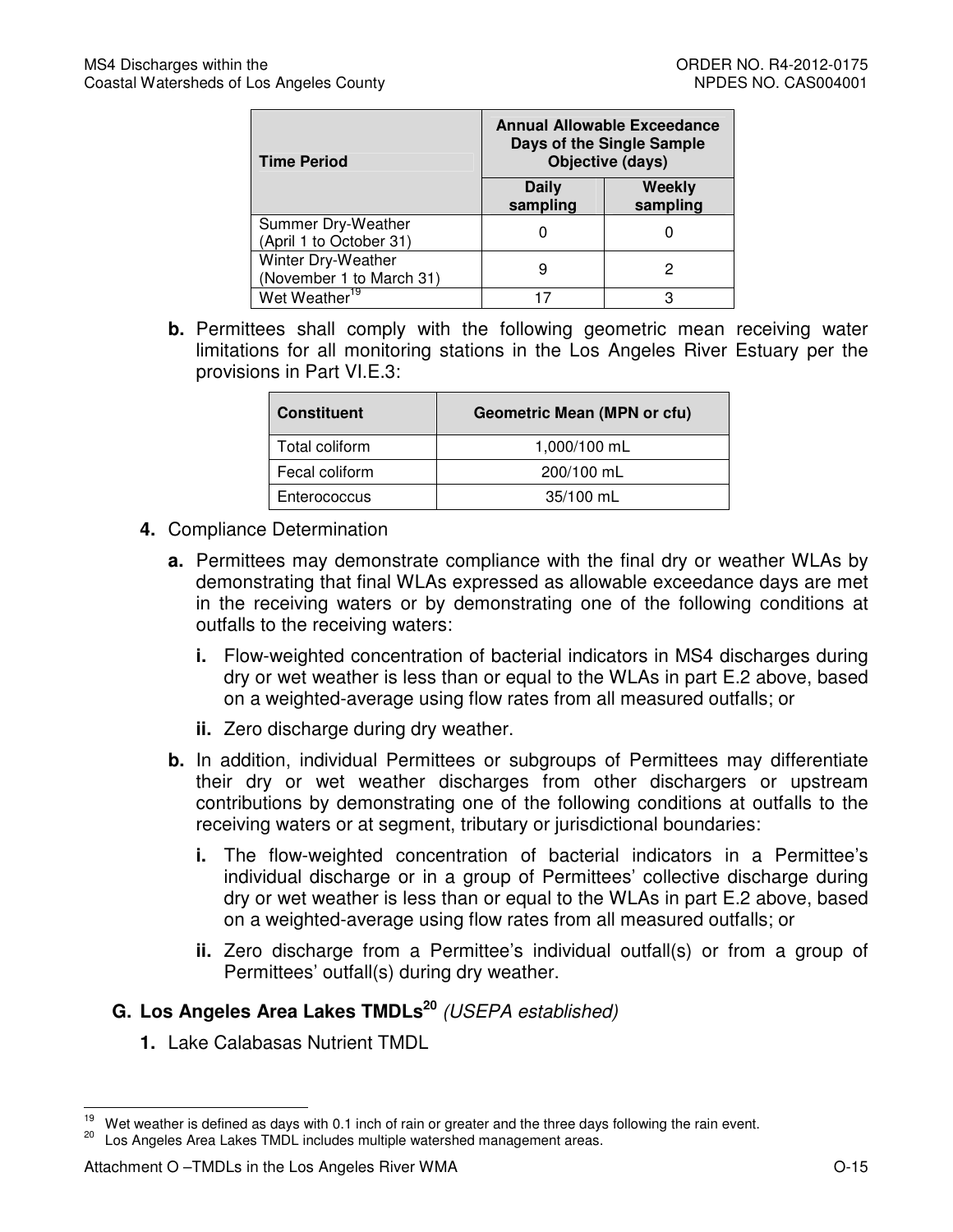- **a.** Permittees subject to the provisions below are identified in Attachment K, Table K-5.
- **b.** Permittees shall comply with the following WLAs per the provisions in Part VI.E.3.
- **c.** Permittees shall comply with the following annual mass-based allocations based on current flow conditions:

| <b>Permittee</b>     | <b>Total</b><br><b>Phosphorus</b><br>$(lb-P/yr)$ | <b>Total Nitrogen</b><br>$(lb-N/yr)$ |
|----------------------|--------------------------------------------------|--------------------------------------|
| City of<br>Calabasas | 48.5                                             | 220                                  |

Measured at the point of discharge. The mass-based allocations are equivalent to existing concentrations of 0.066 mg/L total phosphorus as a summer average (May-September) and annual average, and 0.66 mg/L total nitrogen as a summer average (May-September) and annual average based on approved flow conditions.

- **d.** The following concentration-based WLAs shall apply during both wet and dry weather if:
	- **i.** The Regional Water Board Executive Officer approves a request by the Permittee that the concentration-based WLAs apply, and the USEPA does not object to the Executive Officer's decision within 60 days of receiving notice.
	- **ii.** The Permittee shall submit a request to both the Regional Water Board and USEPA and shall include as part of the request a Lake Management Plan, describing actions that will be implemented to ensure that the applicable water quality objectives for ammonia, dissolved oxygen, and pH are achieved and the chlorophyll a target of 20 **µ**g/L measured as a summer average (May-September) and as an annual average is met.
	- **iii.** If the applicable water quality objectives for ammonia, dissolved oxygen, pH are achieved, and the chlorophyll a target is met, then the total phosphorus and total nitrogen concentration-based WLAs shall be considered attained.

| <b>Permittee</b>     | <b>Total</b><br><b>Phosphorus</b><br>$(mg-P/L)$ | <b>Total Nitrogen</b><br>$(mg-N/L)$ |
|----------------------|-------------------------------------------------|-------------------------------------|
| City of<br>Calabasas | 0.1                                             | 1.0                                 |

Measured as in-lake concentration and applied as a summer average (May-September) and an annual average.

- **2.** Echo Park Lake Nutrient TMDL
	- **a.** Permittees subject to the provisions below are identified in Attachment K, Table K-5.
	- **b.** Permittees shall comply with the following WLAs per the provisions in Part VI.E.3.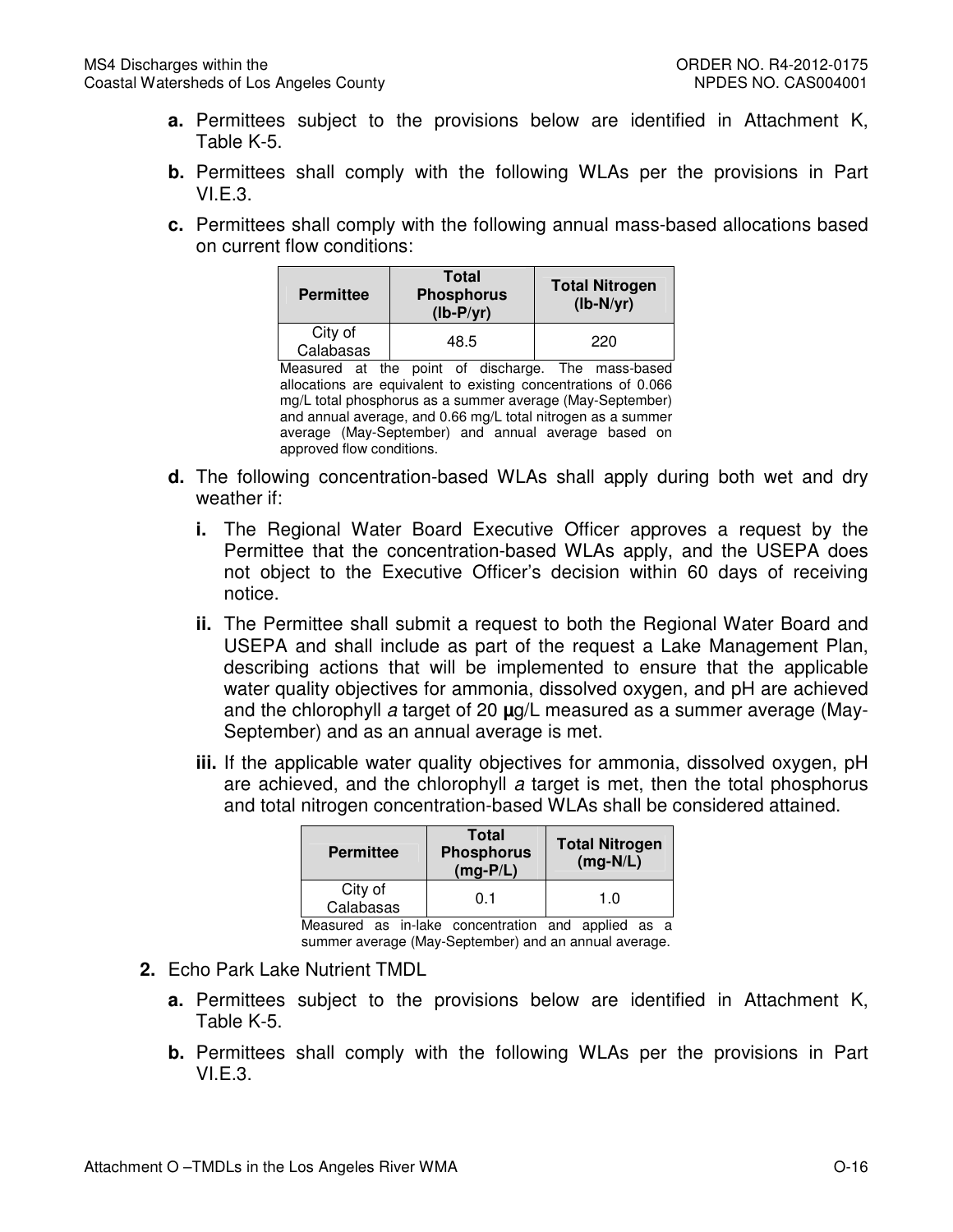**c.** Permittees shall comply with the following annual mass-based allocations based on current flow conditions:

| Subwatershed | <b>Permittee</b>       | <b>Total</b><br><b>Phosphorus</b><br>$(lb-P/yr)$ | <b>Total Nitrogen</b><br>$(lb-N/yr)$ |
|--------------|------------------------|--------------------------------------------------|--------------------------------------|
| Northern     | City of Los<br>Angeles | 24.7                                             | 156                                  |
| Southern     | City of Los<br>Angeles | 7.129                                            | 49.69                                |

Measured at the point of discharge using a three-year average. The mass-based allocations are equivalent to existing concentrations of 0.12 mg/L total phosphorus as a summer average (May-September) and annual average, and 1.2 mg/L total nitrogen as a summer average (May-September) and annual average based on approved flow conditions.

- **d.** In assessing compliance with WLAs, Permittees assigned both northern and southern subwatershed allocations may have their allocations combined.
- **e.** If the applicable water quality objectives for ammonia, dissolved oxygen, and pH are achieved, and the chlorophyll a target of 20 **µ**g/L as a summer average (May-September) and as an annual average is met, in the lake then the total phosphorus and total nitrogen concentration-based WLAs shall be considered attained.
- **3.** Echo Park Lake PCBs TMDL
	- **a.** Permittees subject to the provisions below are identified in Attachment K, Table K-5.
	- **b.** Permittees shall comply with the following WLAs per the provisions in Part  $VLE.3.$
	- **c.** Permittees shall comply with the following WLAs:

| <b>Subwatershed</b> | <b>Permittee</b>       | <b>Total PCBs associated</b><br>with Suspended<br><b>Sediment</b><br>(µg/kg dry weight) | <b>Total PCBs in</b><br>the Water<br>Column<br>(ng/L) |
|---------------------|------------------------|-----------------------------------------------------------------------------------------|-------------------------------------------------------|
| Northern            | City of Los<br>Angeles | 1.77                                                                                    | 0.17                                                  |
| Southern            | City of Los<br>Angeles | 1.77                                                                                    | 0.17                                                  |

Measured at the point of discharge. Applied as an annual average.

**d.** Permittees may comply with the following alternative WLAs upon approval by the Regional Water Board Executive Officer based upon documentation that the fish tissue target of 3.6 ppb wet weight has been met for the preceding three or more years. A demonstration that the fish tissue target has been met in any given year must at a minimum include a composite sample of skin of fillets from at least five common carp each measuring at least 350 mm in length. Documentation shall be submitted to the Regional Water Board and USEPA. Compliance may be demonstrated based on the alternative WLAs upon approval by the Executive Officer, so long as USEPA does not object within 60 days of receiving notice.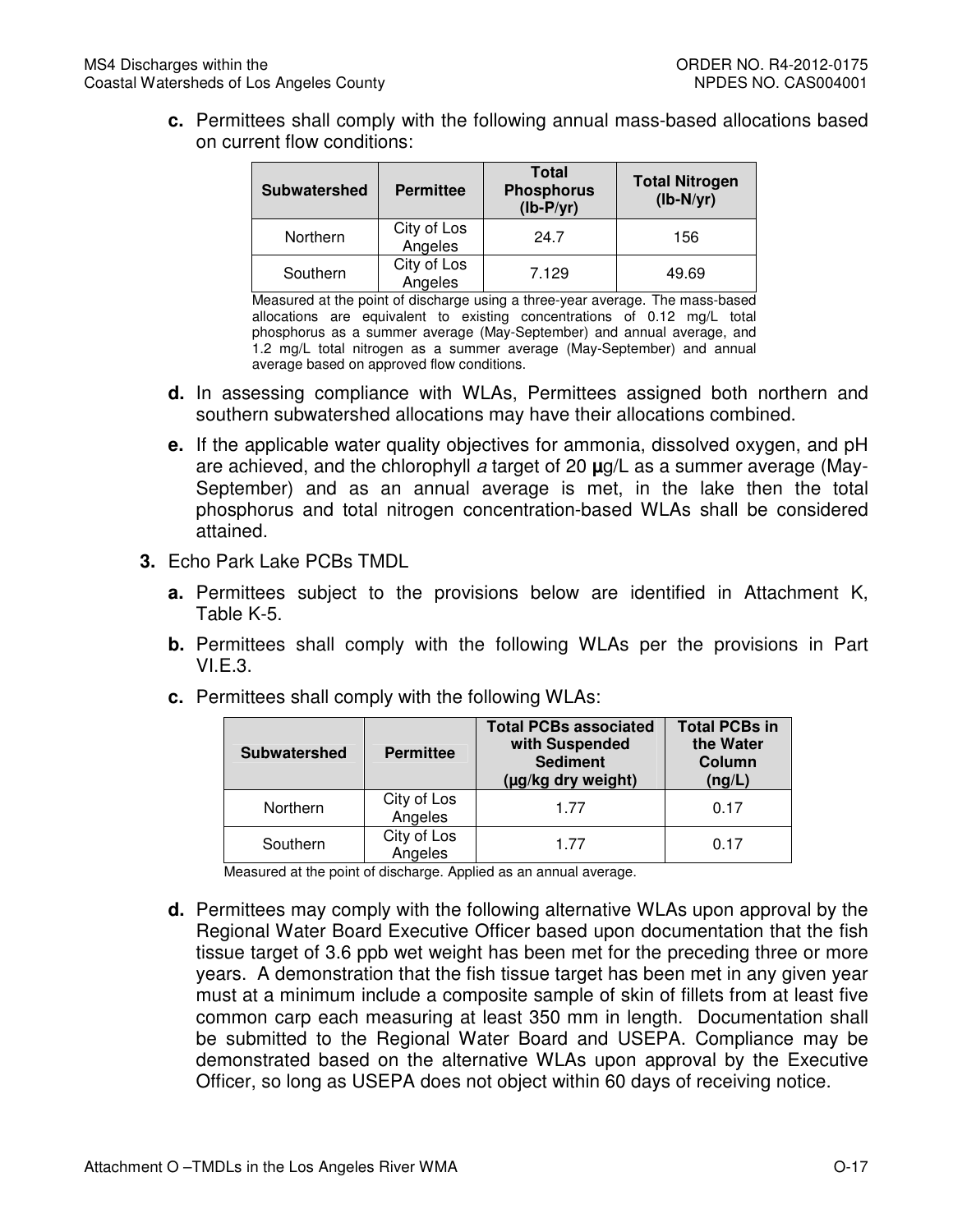| <b>Subwatershed</b> | <b>Permittee</b>       | <b>Total PCBs associated</b><br>with Suspended<br><b>Sediment</b><br>(µg/kg dry weight)*** | <b>Total PCBs in</b><br>the Water<br>Column<br>* ***<br>$($ ng/L $)^{\frac{1}{2}}$ |
|---------------------|------------------------|--------------------------------------------------------------------------------------------|------------------------------------------------------------------------------------|
| Northern            | City of Los<br>Angeles | 59.8                                                                                       | 0.17                                                                               |
| Southern            | City of Los<br>Angeles | 59.8                                                                                       | 0.17                                                                               |

\*Measured at the point of discharge.

\*\*Applied as a three-year average.

\*\*\*Applied as an annual average.

- **4.** Echo Park Lake Chlordane TMDL
	- **a.** Permittees subject to the provisions below are identified in Attachment K, Table K-5.
	- **b.** Permittees shall comply with the following WLAs per the provisions in Part VI.E.3.
	- **c.** Permittees shall comply with the following WLAs:

| <b>Subwatershed</b> | <b>Permittee</b>       | <b>Total Chlordane</b><br>associated with<br><b>Suspended Sediment</b><br>(µg/kg dry weight) | <b>Total Chlordane</b><br>in the Water<br>Column<br>(ng/L) |
|---------------------|------------------------|----------------------------------------------------------------------------------------------|------------------------------------------------------------|
| Northern            | City of Los<br>Angeles | 2.10                                                                                         | 0.59                                                       |
| Southern            | City of Los<br>Angeles | 2.10                                                                                         | 0.59                                                       |

Measured at the point of discharge. Applied as an annual average.

**d.** Permittees may comply with the following alternative WLAs upon approval by the Regional Water Board Executive Officer based upon documentation that the fish tissue target of 5.6 ppb wet weight has been met for the preceding three or more years. A demonstration that the fish tissue target has been met in any given year must at a minimum include a composite sample of skin of fillets from at least five common carp each measuring at least 350 mm in length. Documentation shall be submitted to the Regional Water Board and USEPA. Compliance may be demonstrated based on the alternative WLAs upon approval by the Executive Officer, so long as USEPA does not object within 60 days of receiving notice.

| <b>Subwatershed</b> | <b>Permittee</b>       | <b>Total Chlordane</b><br>associated with<br><b>Suspended Sediment</b><br>(µg/kg dry weight)" | <b>Total Chlordane</b><br>in the Water<br>Column<br>* ***<br>$(ng/L)^{7}$ |
|---------------------|------------------------|-----------------------------------------------------------------------------------------------|---------------------------------------------------------------------------|
| Northern            | City of Los<br>Angeles | 3.24                                                                                          | 0.59                                                                      |
| Southern            | City of Los<br>Angeles | 3.24                                                                                          | 0.59                                                                      |

\*Measured at the point of discharge.

\*\*Applied as a three-year average.

\*\*\*Applied as an annual average.

- **5.** Echo Park Lake Dieldrin TMDL
	- **a.** Permittees subject to the provisions below are identified in Attachment K, Table K-5.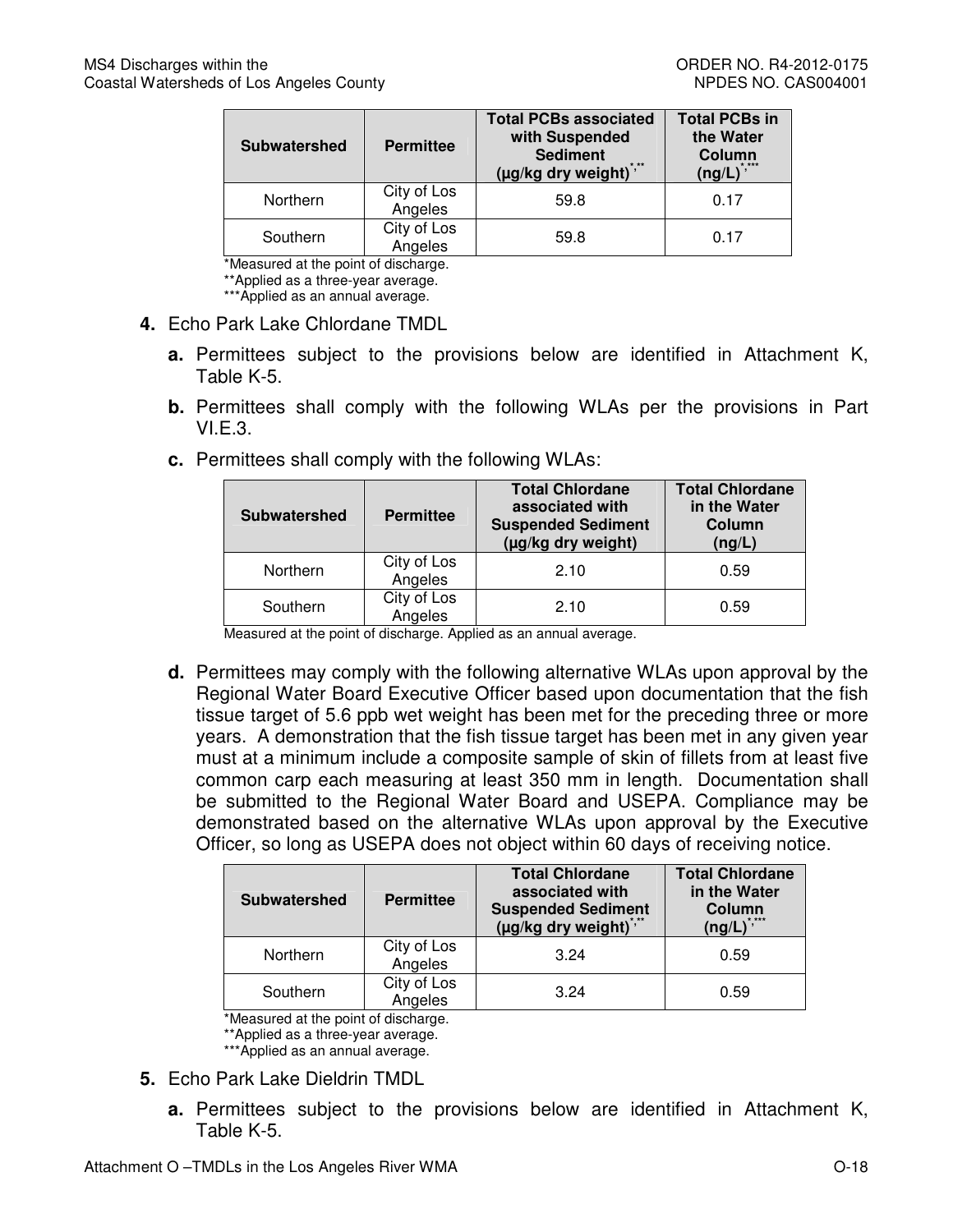**b.** Permittees shall comply with the following WLAs per the provisions in Part VI.E.3.

| <b>Subwatershed</b> | <b>Permittee</b>       | <b>Dieldrin associated</b><br>with Suspended<br><b>Sediment</b><br>(µg/kg dry weight) | Dieldrin in the<br><b>Water Column</b><br>(ng/L) |
|---------------------|------------------------|---------------------------------------------------------------------------------------|--------------------------------------------------|
| Northern            | City of Los<br>Angeles | 0.80                                                                                  | 0.14                                             |
| Southern            | City of Los<br>Angeles | 0.80                                                                                  | 0.14                                             |

**c.** Permittees shall comply with the following WLAs:

Measured at the point of discharge. Applied as an annual average.

**d.** Permittees may comply with the following alternative WLAs upon approval by the Regional Water Board Executive Officer based upon documentation that the fish tissue target of 0.46 ppb wet weight has been met for the preceding three or more years. A demonstration that the fish tissue target has been met in any given year must at a minimum include a composite sample of skin of fillets from at least five common carp each measuring at least 350 mm in length. Documentation shall be submitted to the Regional Water Board and USEPA. Compliance may be demonstrated based on the alternative WLAs upon approval by the Executive Officer, so long as USEPA does not object within 60 days of receiving notice:

| <b>Subwatershed</b> | <b>Permittee</b>       | <b>Dieldrin associated</b><br>with Suspended<br><b>Sediment</b><br>(µg/kg dry weight)*,** | Dieldrin in the<br><b>Water Column</b><br>$(ng/L)^{3}$ |
|---------------------|------------------------|-------------------------------------------------------------------------------------------|--------------------------------------------------------|
| Northern            | City of Los<br>Angeles | 1.90                                                                                      | 0.14                                                   |
| Southern            | City of Los<br>Angeles | 1.90                                                                                      | 0.14                                                   |

\*Measured at the point of discharge.

\*\*Applied as a three-year average.

\*\*\*Applied as an annual average.

- **6.** Echo Park Lake Trash TMDL
	- **a.** Permittees subject to the provisions below are identified in Attachment K, Table K-5.
	- **b.** Permittees shall comply with the following WLAs per the provisions in Parts VI.E.3 and VI.E.5.
	- **c.** Permittees shall comply with the following WLA:

| <b>Permittee</b>    | Trash (Gal/year) |
|---------------------|------------------|
| City of Los Angeles |                  |

- **7.** Legg Lake System Nutrient TMDL
	- **a.** Permittees subject to the provisions below are identified in Attachment K, Table K-5.
	- **b.** Permittees shall comply with the following WLAs per the provisions in Part VI.E.3.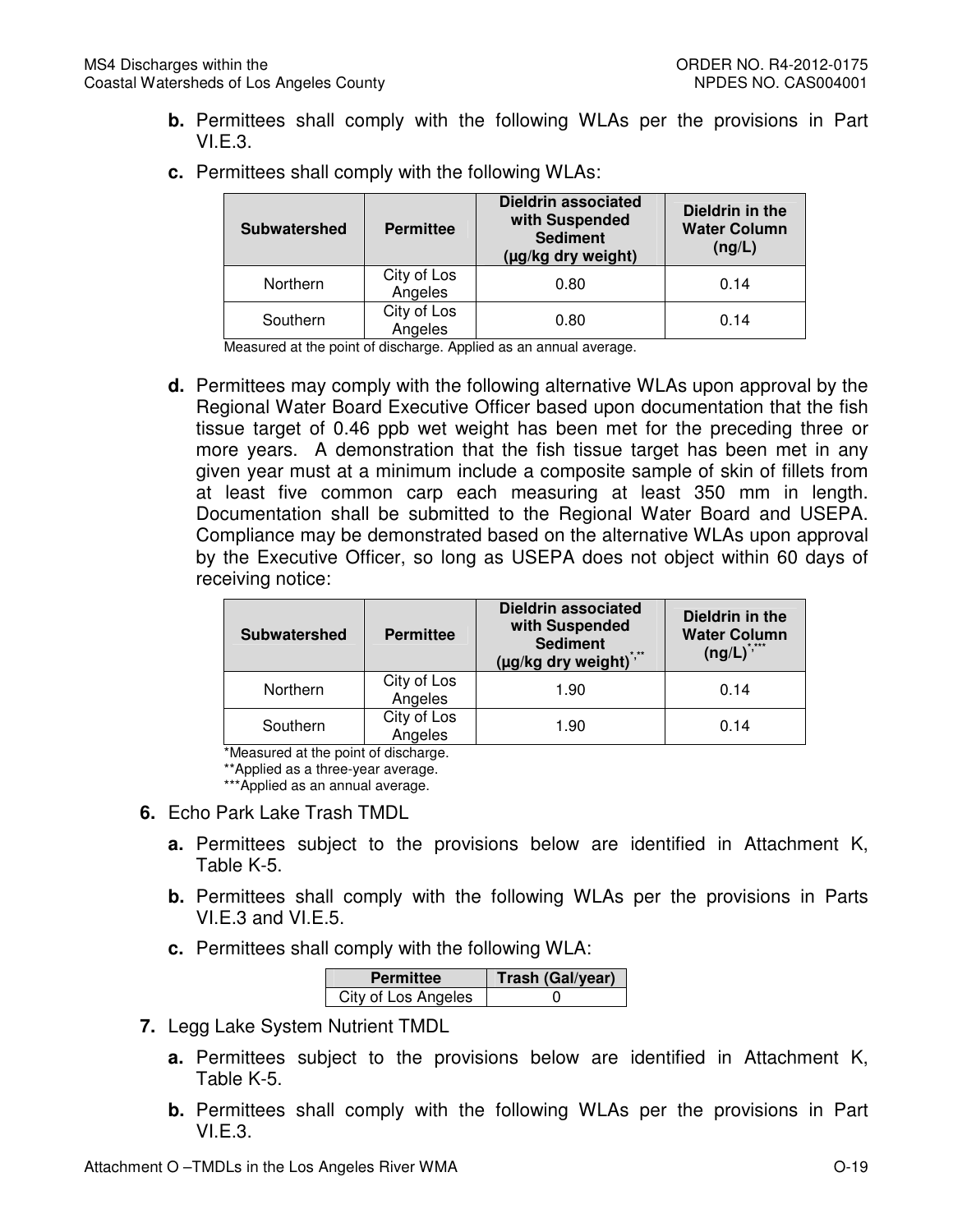**c.** Permittees shall comply with the following annual mass-based allocations based on current flow conditions:

| <b>Subwatershed</b> | <b>Permittee</b>         | <b>Flow</b><br>$(ac-ft/yr)$ | <b>Total</b><br><b>Phosphorus</b><br>$(lb-P/yr)$ | <b>Total</b><br><b>Nitrogen</b><br>$(lb-N/yr)$ |
|---------------------|--------------------------|-----------------------------|--------------------------------------------------|------------------------------------------------|
| Northwestern        | County of Los<br>Angeles | 33.5                        | 53.6                                             | 148.7                                          |
| Northwestern        | South El Monte           | 308                         | 526.3                                            | 1,500.6                                        |
| Northeastern        | El Monte                 | 122                         | 226.6                                            | 590.3                                          |
| Northeastern        | County of Los<br>Angeles | 8.18                        | 12.8                                             | 39.2                                           |
| Northeastern        | South El Monte           | 287                         | 498.7                                            | 1,394.8                                        |

Measured at the point of discharge. The mass-based allocations are equivalent to existing concentrations of 0.065 mg/L total phosphorus as a summer average (May-September) and annual average, and 0.65 mg/L total nitrogen as a summer average (May-September) and annual average based on approved flow conditions.

- **d.** The following concentration-based WLAs shall apply during both wet and dry weather if:
	- **i.** The Regional Water Board Executive Officer approves a request by a Permittee that the concentration-based WLAs apply, and the USEPA does not object to the Executive Officer's decision within 60 days of receiving notice.
	- **ii.** Permittees shall submit a request to both the Regional Water Board and USEPA and shall include as part of the request a Lake Management Plan, describing actions that will be implemented to ensure that the applicable water quality objectives for ammonia, dissolved oxygen, and pH are achieved, and the chlorophyll a target of 20 **µ**g/L as a summer average (May-September) and an annual average is met, in the lake.
	- **iii.** If the applicable water quality objectives for ammonia, dissolved oxygen, and pH are achieved, and the chlorophyll a target is met, in the lake then the total phosphorus and total nitrogen concentration-based WLAs shall be considered attained.

| <b>Subwatershed</b> | <b>Permittee</b>         | <b>Total</b><br><b>Phosphorus</b><br>$(mg-P/L)$ | <b>Total Nitrogen</b><br>$(mg-N/L)$ |
|---------------------|--------------------------|-------------------------------------------------|-------------------------------------|
| Northwestern        | County of Los<br>Angeles | 0.1                                             | 1.0                                 |
| Northwestern        | South El Monte           | 0.1                                             | 1.0                                 |
| Northeastern        | El Monte                 | 0.1                                             | 1.0                                 |
| Northeastern        | County of Los<br>Angeles | 0.1                                             | 1.0                                 |
| Northeastern        | South El Monte           | 0.1                                             | 1.0                                 |

Measured as an in-lake concentration. Applied as a summer average (May-September) and an annual average.

- **8.** Peck Road Park Lake Nutrient TMDL
	- **a.** Permittees subject to the provisions below are identified in Attachment K, Table K-5.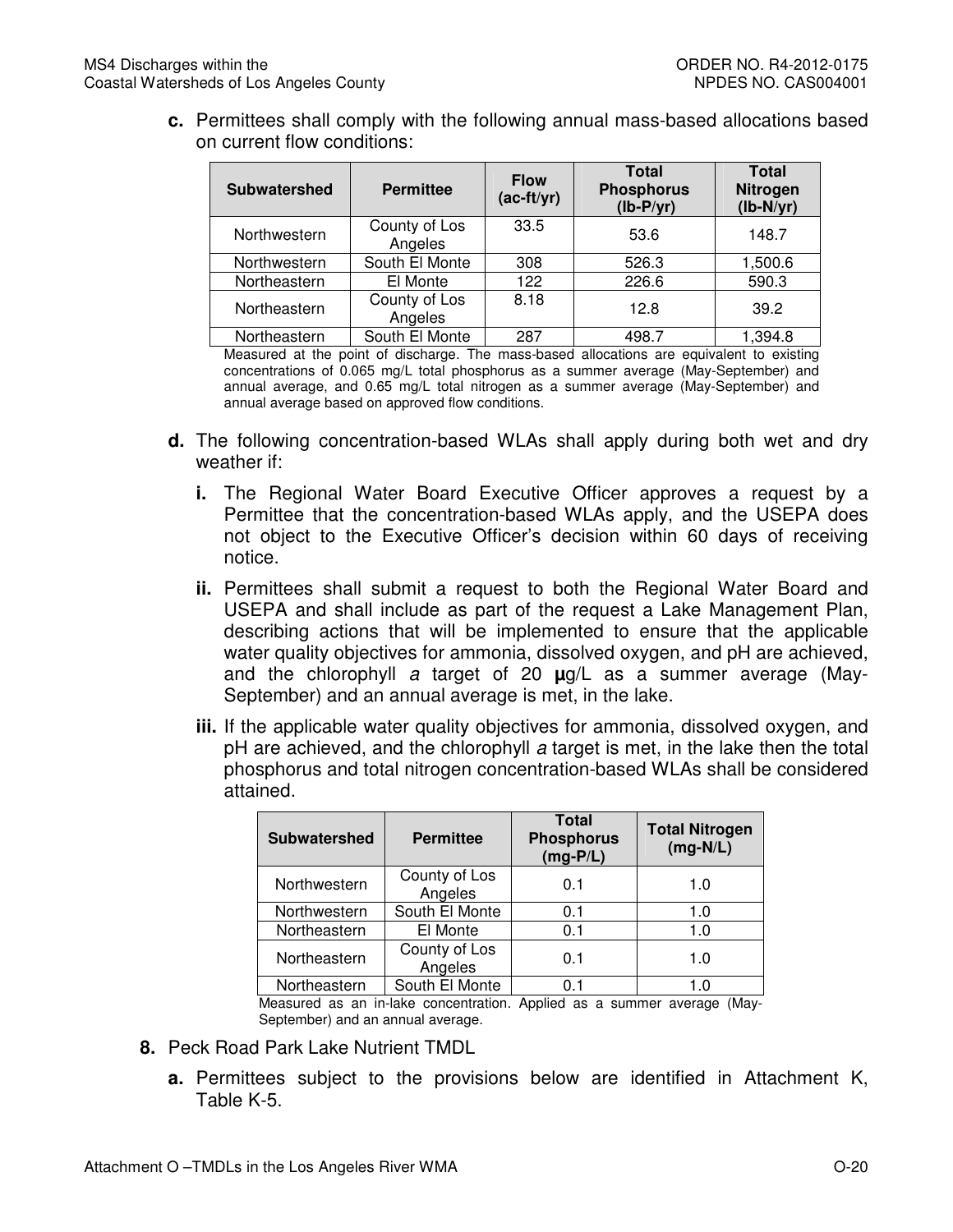- **b.** Permittees shall comply with the following WLAs per the provisions in Part VI.E.3.
- **c.** Permittees shall comply with the following annual mass-based allocations based on current flow conditions:

| <b>Subwatershed</b><br><b>Permittee</b> |                          | <b>Total</b><br><b>Phosphorus</b><br>$(lb-P/yr)$ | <b>Total</b><br>Nitrogen<br>$(lb-N/yr)$ |
|-----------------------------------------|--------------------------|--------------------------------------------------|-----------------------------------------|
| Eastern                                 | Arcadia                  | 383                                              | 2,320                                   |
| Eastern                                 | <b>Bradbury</b>          | 497                                              | 3,223                                   |
| Eastern                                 | Duarte                   | 1,540                                            | 9,616                                   |
| Eastern                                 | Irwindale                | 496                                              | 3,487                                   |
| Eastern                                 | County of<br>Los Angles  | 924                                              | 5,532                                   |
| Eastern                                 | Monrovia                 | 6,243                                            | 38,736                                  |
| Near Lake                               | Arcadia                  | 158                                              | 1,115                                   |
| Near Lake                               | El Monte                 | 96.2                                             | 602                                     |
| Near Lake                               | Irwindale                | 28.2                                             | 207                                     |
| Near Lake                               | County of<br>Los Angeles | 129                                              | 773                                     |
| Near Lake                               | Monrovia                 | 60.4                                             | 415                                     |
| Western                                 | Arcadia                  | 2,840                                            | 16,334                                  |
| County of<br>Western<br>Los Angeles     |                          | 467                                              | 2,818                                   |
| Western                                 | Monrovia                 | 425                                              | 2,678                                   |
| Western                                 | Sierra Madre             | 695                                              | 4,254                                   |

Measured at the point of discharge using a three-year average. The massbased allocations are equivalent to existing concentrations of 0.076 mg/L total phosphorus as a summer average (May-September) and annual average, and 0.76 mg/L total nitrogen as a summer average (May-September) and annual average based on approved flow conditions.

- **d.** If the applicable water quality objectives for ammonia, dissolved oxygen, and pH are achieved, and the chlorophyll a target of 20 **µ**g/L as a summer average (May-September) and as an annual average is met, in the lake then the total phosphorus and total nitrogen concentration-based WLAs shall be considered attained.
- **9.** Peck Road Park Lake PCBs TMDL
	- **a.** Permittees subject to the provisions below are identified in Attachment K, Table K-5.
	- **b.** Permittees shall comply with the following WLAs per the provisions in Part VI.E.3.
	- **c.** Permittees shall comply with the following WLAs:

| <b>Subwatershed</b> | <b>Permittee</b> | <b>Total PCBs associated</b><br>with Suspended<br><b>Sediment</b><br>(µg/kg dry weight) | <b>Total PCBs</b><br>in the Water<br>Column<br>(ng/L) |
|---------------------|------------------|-----------------------------------------------------------------------------------------|-------------------------------------------------------|
| Eastern             | Arcadia          | 1.29                                                                                    | 0.17                                                  |
| Eastern             | Bradbury         | 1.29                                                                                    | 0.17                                                  |
| Eastern             | Duarte           | 1.29                                                                                    | 0.17                                                  |
| Eastern             | Irwindale        | 1.29                                                                                    | 0.17                                                  |
| Eastern             | County of        | 1.29                                                                                    | በ 17                                                  |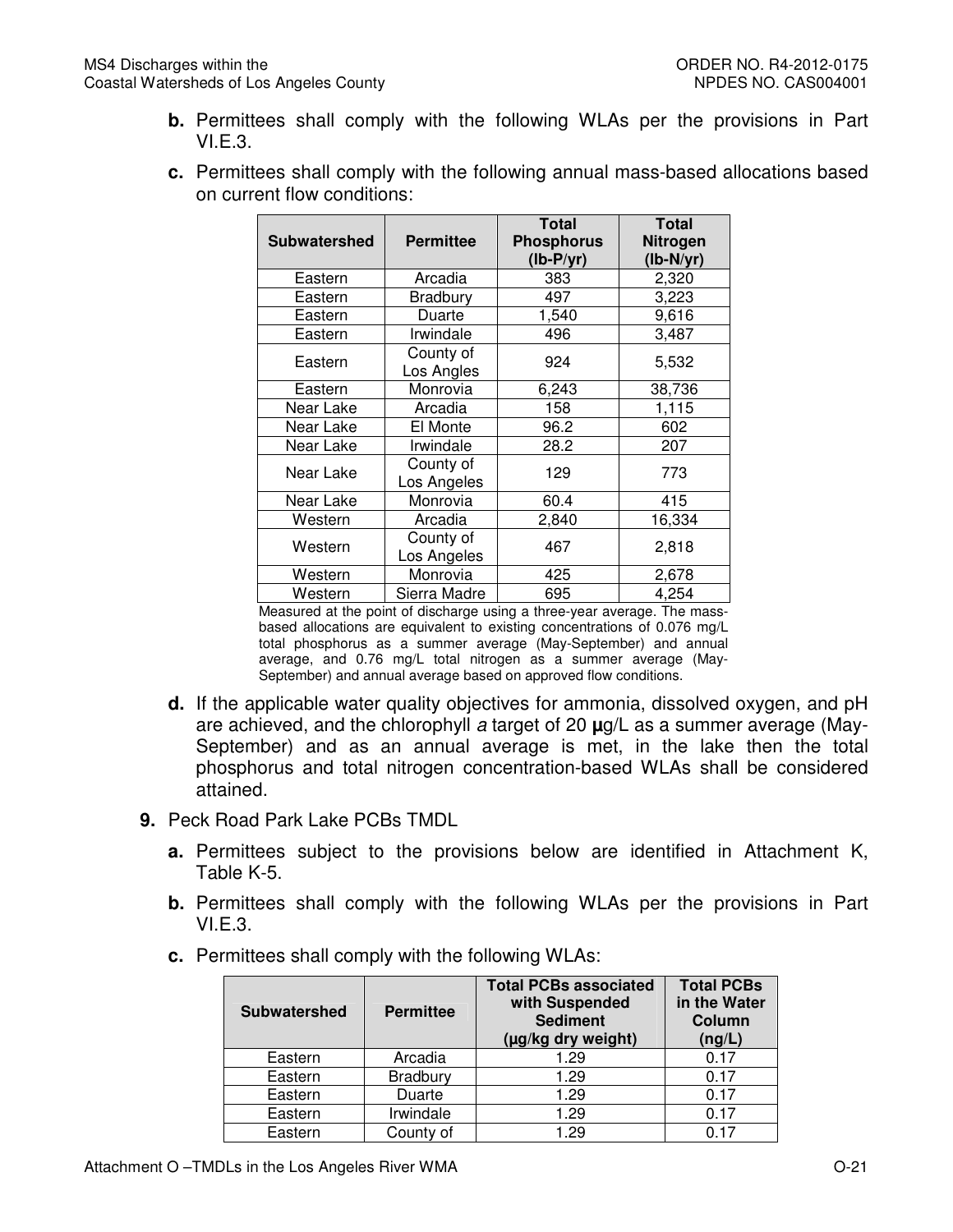| <b>Subwatershed</b> | <b>Permittee</b>         | <b>Total PCBs associated</b><br>with Suspended<br><b>Sediment</b><br>(µg/kg dry weight) | <b>Total PCBs</b><br>in the Water<br>Column<br>(ng/L) |
|---------------------|--------------------------|-----------------------------------------------------------------------------------------|-------------------------------------------------------|
|                     | Los Angles               |                                                                                         |                                                       |
| Eastern             | Monrovia                 | 1.29                                                                                    | 0.17                                                  |
| Near Lake           | Arcadia                  | 1.29                                                                                    | 0.17                                                  |
| Near Lake           | El Monte                 | 1.29                                                                                    | 0.17                                                  |
| Near Lake           | Irwindale                | 1.29                                                                                    | 0.17                                                  |
| Near Lake           | County of<br>Los Angeles | 1.29                                                                                    | 0.17                                                  |
| Near Lake           | Monrovia                 | 1.29                                                                                    | 0.17                                                  |
| Western             | Arcadia                  | 1.29                                                                                    | 0.17                                                  |
| Western             | County of<br>Los Angeles | 1.29                                                                                    | 0.17                                                  |
| Western             | Monrovia                 | 1.29                                                                                    | 0.17                                                  |
| Western             | Sierra Madre             | 1.29                                                                                    | 0.17                                                  |

Measured at the point of discharge. Applied as an annual average.

**d.** Permittees may comply with the following alternative WLAs upon approval by the Regional Water Board Executive Officer based upon documentation that the fish tissue target of 3.6 ppb wet weight has been met for the preceding three or more years. A demonstration that the fish tissue target has been met in any given year must at a minimum include a composite sample of skin of fillets from at least five largemouth bass each measuring at least 350 mm in length. Documentation shall be submitted to the Regional Water Board and USEPA. Compliance may be demonstrated based on the alternative WLAs upon approval by the Executive Officer, so long as USEPA does not object within 60 days of receiving notice.

| <b>Subwatershed</b> | <b>Permittee</b>         | <b>Total PCBs associated</b><br>with Suspended<br><b>Sediment</b><br>* **<br>(µg/kg dry weight)" | <b>Total PCBs in</b><br>the Water<br>Column<br>$(ng/L)^{3}$ |
|---------------------|--------------------------|--------------------------------------------------------------------------------------------------|-------------------------------------------------------------|
| Eastern             | Arcadia                  | 59.8                                                                                             | 0.17                                                        |
| Eastern             | <b>Bradbury</b>          | 59.8                                                                                             | 0.17                                                        |
| Eastern             | Duarte                   | 59.8                                                                                             | 0.17                                                        |
| Eastern             | Irwindale                | 59.8                                                                                             | 0.17                                                        |
| Eastern             | County of<br>Los Angles  | 59.8                                                                                             | 0.17                                                        |
| Eastern             | Monrovia                 | 59.8                                                                                             | 0.17                                                        |
| Near Lake           | Arcadia                  | 59.8                                                                                             | 0.17                                                        |
| Near Lake           | El Monte                 | 59.8                                                                                             | 0.17                                                        |
| Near Lake           | Irwindale                | 59.8                                                                                             | 0.17                                                        |
| Near Lake           | County of<br>Los Angeles | 59.8                                                                                             | 0.17                                                        |
| Near Lake           | Monrovia                 | 59.8                                                                                             | 0.17                                                        |
| Western             | Arcadia                  | 59.8                                                                                             | 0.17                                                        |
| Western             | County of<br>Los Angeles | 59.8                                                                                             | 0.17                                                        |
| Western             | Monrovia                 | 59.8                                                                                             | 0.17                                                        |
| Western             | Sierra Madre             | 59.8                                                                                             | 0.17                                                        |

\*Measured at the point of discharge.

\*\*Applied as a three-year average.

\*\*\*Applied as an annual average.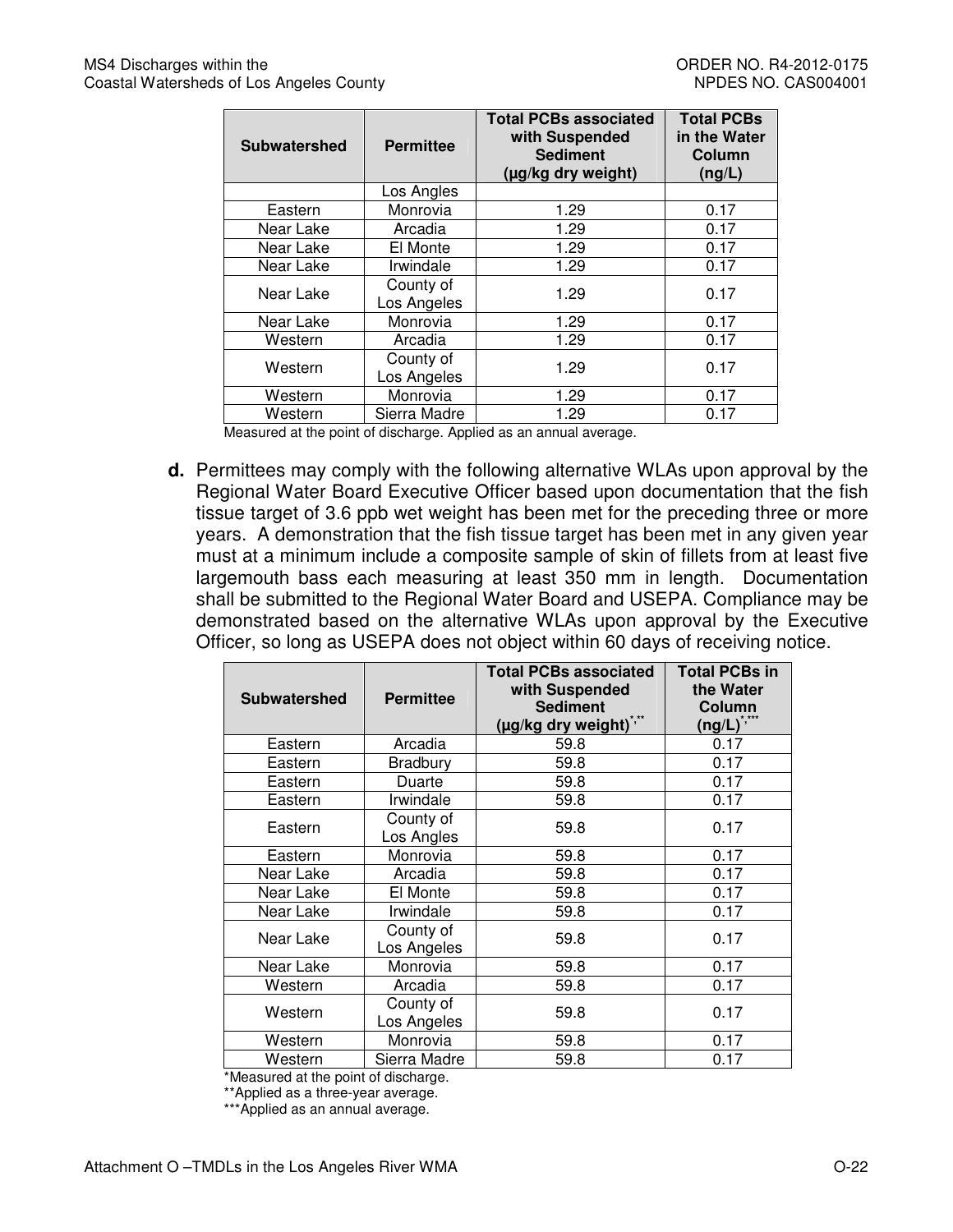## **10.** Peck Road Park Lake Chlordane TMDL

- **a.** Permittees subject to the provisions below are identified in Attachment K, Table K-5.
- **b.** Permittees shall comply with the following WLAs per the provisions in Part VI.E.3.
- **c.** Permittees shall comply with the following WLAs:

| <b>Subwatershed</b> | <b>Permittee</b>         | <b>Total Chlordane</b><br>associated with<br><b>Suspended Sediment</b><br>(µg/kg dry weight) | <b>Total Chlordane</b><br>in the Water<br>Column<br>(ng/L) |
|---------------------|--------------------------|----------------------------------------------------------------------------------------------|------------------------------------------------------------|
| Eastern             | Arcadia                  | 1.73                                                                                         | 0.59                                                       |
| Eastern             | Bradbury                 | 1.73                                                                                         | 0.59                                                       |
| Eastern             | Duarte                   | 1.73                                                                                         | 0.59                                                       |
| Eastern             | Irwindale                | 1.73                                                                                         | 0.59                                                       |
| Eastern             | County of<br>Los Angles  | 1.73                                                                                         | 0.59                                                       |
| Eastern             | Monrovia                 | 1.73                                                                                         | 0.59                                                       |
| Near Lake           | Arcadia                  | 1.73                                                                                         | 0.59                                                       |
| Near Lake           | El Monte                 | 1.73                                                                                         | 0.59                                                       |
| Near Lake           | Irwindale                | 1.73                                                                                         | 0.59                                                       |
| Near Lake           | County of<br>Los Angeles | 1.73                                                                                         | 0.59                                                       |
| Near Lake           | Monrovia                 | 1.73                                                                                         | 0.59                                                       |
| Western             | Arcadia                  | 1.73                                                                                         | 0.59                                                       |
| Western             | County of<br>Los Angeles | 1.73                                                                                         | 0.59                                                       |
| Western             | Monrovia                 | 1.73                                                                                         | 0.59                                                       |
| Western             | Sierra Madre             | 1.73                                                                                         | 0.59                                                       |

Measured at the point of discharge. Applied as an annual average.

**d.** Permittees may comply with the following alternative WLAs upon approval by the Regional Water Board Executive Officer based upon documentation that the fish tissue target of 5.6 ppb wet weight has been met for the preceding three or more years. A demonstration that the fish tissue target has been met in any given year must at a minimum include a composite sample of skin of fillets from at least five largemouth bass each measuring at least 350 mm in length. Documentation shall be submitted to the Regional Water Board and USEPA. Compliance may be demonstrated based on the alternative WLAs upon approval by the Executive Officer, so long as USEPA does not object within 60 days of receiving notice:

| <b>Subwatershed</b> | <b>Permittee</b>        | <b>Total Chlordane</b><br>associated with<br><b>Suspended Sediment</b><br>(µg/kg dry weight)" | <b>Total Chlordane</b><br>in the Water<br>Column<br>$(ng/L)^{\hat{}}$ |
|---------------------|-------------------------|-----------------------------------------------------------------------------------------------|-----------------------------------------------------------------------|
| Eastern             | Arcadia                 | 3.24                                                                                          | 0.59                                                                  |
| Eastern             | Bradbury                | 3.24                                                                                          | 0.59                                                                  |
| Eastern             | Duarte                  | 3.24                                                                                          | 0.59                                                                  |
| Eastern             | Irwindale               | 3.24                                                                                          | 0.59                                                                  |
| Eastern             | County of<br>Los Angles | 3.24                                                                                          | 0.59                                                                  |
| Eastern             | Monrovia                | 3.24                                                                                          | 0.59                                                                  |
| Near Lake           | Arcadia                 | 3.24                                                                                          | 0.59                                                                  |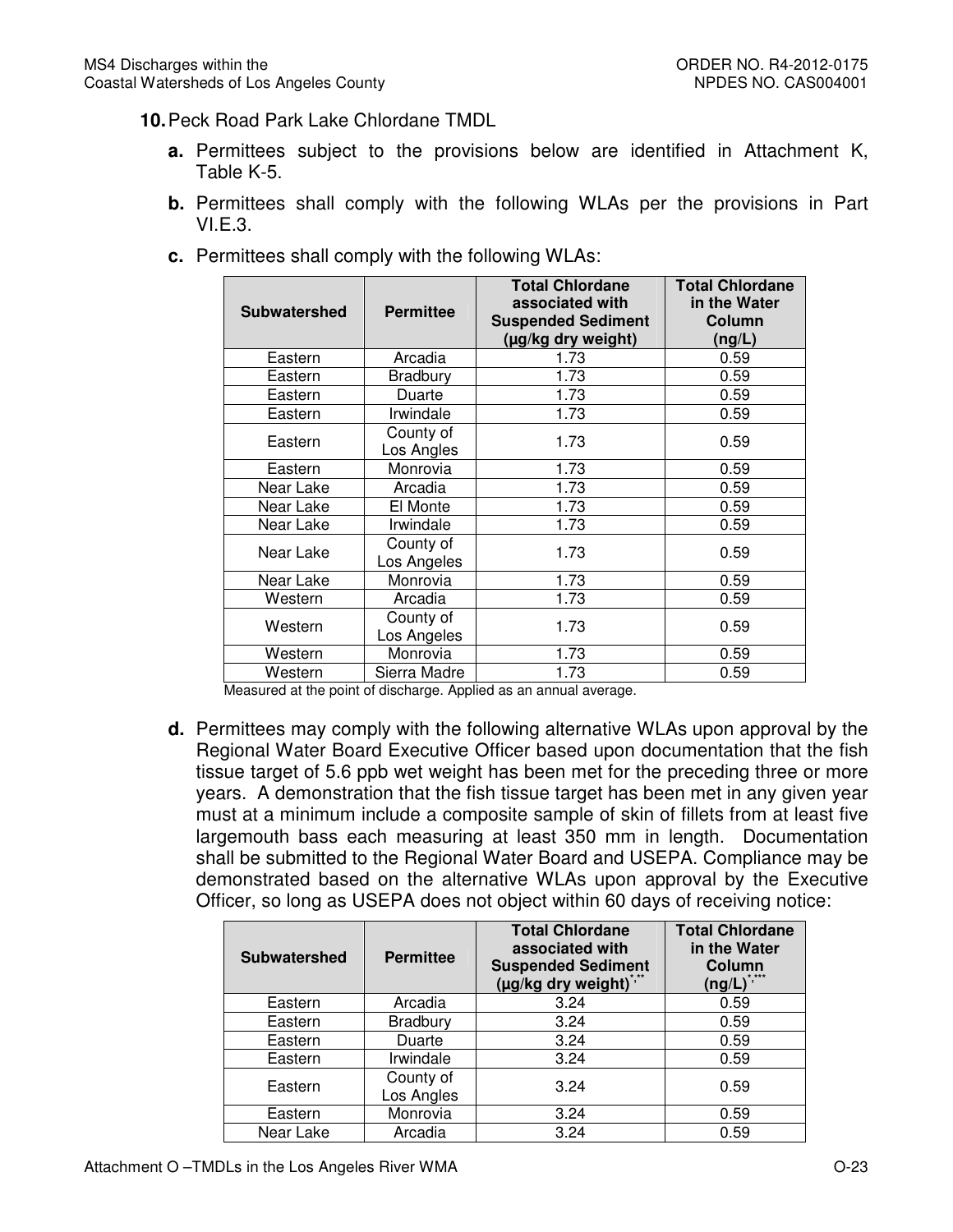| <b>Subwatershed</b> | <b>Permittee</b>         | <b>Total Chlordane</b><br>associated with<br><b>Suspended Sediment</b><br>(µg/kg dry weight) | <b>Total Chlordane</b><br>in the Water<br>Column<br>(ng/L) |
|---------------------|--------------------------|----------------------------------------------------------------------------------------------|------------------------------------------------------------|
| Near Lake           | El Monte                 | 3.24                                                                                         | 0.59                                                       |
| Near Lake           | Irwindale                | 3.24                                                                                         | 0.59                                                       |
| Near Lake           | County of<br>Los Angeles | 3.24                                                                                         | 0.59                                                       |
| Near Lake           | Monrovia                 | 3.24                                                                                         | 0.59                                                       |
| Western             | Arcadia                  | 3.24                                                                                         | 0.59                                                       |
| Western             | County of<br>Los Angeles | 3.24                                                                                         | 0.59                                                       |
| Western             | Monrovia                 | 3.24                                                                                         | 0.59                                                       |
| Western             | Sierra Madre             | 3.24                                                                                         | 0.59                                                       |

\*Measured at the point of discharge.

\*\*Applied as a three-year average.

\*\*\*Applied as an annual average.

#### **11.** Peck Road Park DDT TMDL

- **a.** Permittees subject to the provisions below are identified in Attachment K, Table K-5.
- **b.** Permittees shall comply with the following WLAs per the provisions in Part VI.E.3.
- **c.** Permittees shall comply with the following WLAs:

| <b>Subwatershed</b> | <b>Permittee</b>         | <b>Total DDT associated</b><br>with Suspended<br><b>Sediment</b><br>(µg/kg dry weight) | 4-4' DDT in the<br><b>Water Column</b><br>(ng/L) |
|---------------------|--------------------------|----------------------------------------------------------------------------------------|--------------------------------------------------|
| Eastern             | Arcadia                  | 5.28                                                                                   | 0.59                                             |
| Eastern             | <b>Bradbury</b>          | 5.28                                                                                   | 0.59                                             |
| Eastern             | Duarte                   | 5.28                                                                                   | 0.59                                             |
| Eastern             | Irwindale                | 5.28                                                                                   | 0.59                                             |
| Eastern             | County of<br>Los Angles  | 5.28                                                                                   | 0.59                                             |
| Eastern             | Monrovia                 | 5.28                                                                                   | 0.59                                             |
| Near Lake           | Arcadia                  | 5.28                                                                                   | 0.59                                             |
| Near Lake           | El Monte                 | 5.28                                                                                   | 0.59                                             |
| Near Lake           | Irwindale                | 5.28                                                                                   | 0.59                                             |
| Near Lake           | County of<br>Los Angeles | 5.28                                                                                   | 0.59                                             |
| Near Lake           | Monrovia                 | 5.28                                                                                   | 0.59                                             |
| Western             | Arcadia                  | 5.28                                                                                   | 0.59                                             |
| Western             | County of<br>Los Angeles | 5.28                                                                                   | 0.59                                             |
| Western             | Monrovia                 | 5.28                                                                                   | 0.59                                             |
| Western             | Sierra Madre             | 5.28                                                                                   | 0.59                                             |

Measured at the point of discharge. Applied as an annual average.

- **12.** Peck Road Park Lake Dieldrin TMDL
	- **a.** Permittees subject to the provisions below are identified in Attachment K, Table K-5.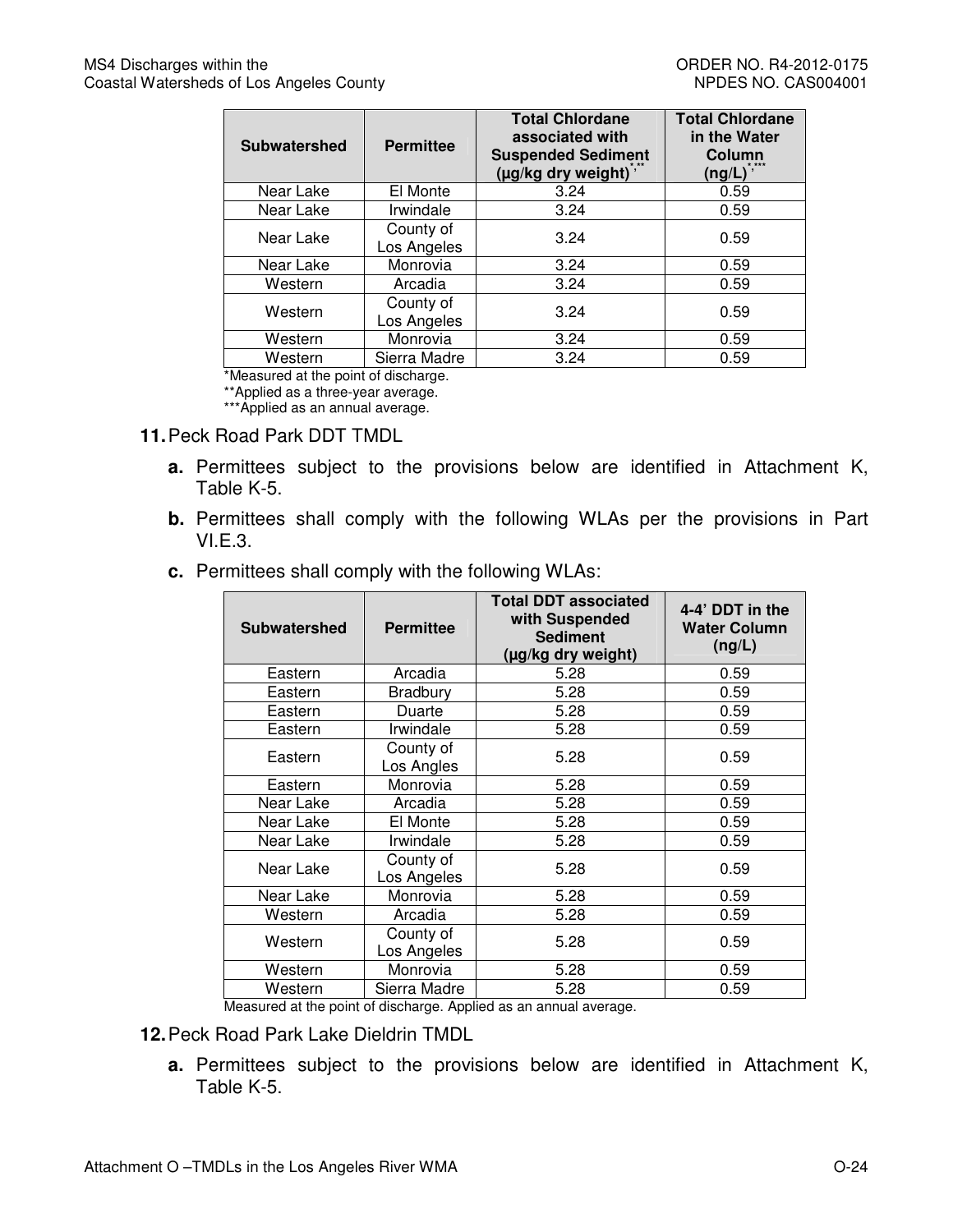**b.** Permittees shall comply with the following WLAs per the provisions in Part VI.E.3.

| <b>Subwatershed</b> | <b>Permittee</b>         | <b>Dieldrin associated</b><br>with Suspended<br><b>Sediment</b><br>(µg/kg dry weight) | Dieldrin in the<br><b>Water Column</b><br>(ng/L) |
|---------------------|--------------------------|---------------------------------------------------------------------------------------|--------------------------------------------------|
| Eastern             | Arcadia                  | 0.43                                                                                  | 0.14                                             |
| Eastern             | <b>Bradbury</b>          | 0.43                                                                                  | 0.14                                             |
| Eastern             | Duarte                   | 0.43                                                                                  | 0.14                                             |
| Eastern             | Irwindale                | 0.43                                                                                  | 0.14                                             |
| Eastern             | County of<br>Los Angles  | 0.43                                                                                  | 0.14                                             |
| Eastern             | Monrovia                 | 0.43                                                                                  | 0.14                                             |
| Near Lake           | Arcadia                  | 0.43                                                                                  | 0.14                                             |
| Near Lake           | El Monte                 | 0.43                                                                                  | 0.14                                             |
| Near Lake           | Irwindale                | 0.43                                                                                  | 0.14                                             |
| Near Lake           | County of<br>Los Angeles | 0.43                                                                                  | 0.14                                             |
| Near Lake           | Monrovia                 | 0.43                                                                                  | 0.14                                             |
| Western             | Arcadia                  | 0.43                                                                                  | 0.14                                             |
| Western             | County of<br>Los Angeles | 0.43                                                                                  | 0.14                                             |
| Western             | Monrovia                 | 0.43                                                                                  | 0.14                                             |
| Western             | Sierra Madre             | 0.43                                                                                  | 0.14                                             |

**c.** Permittees shall comply with the following WLAs:

Measured at the point of discharge. Applied as an annual average.

**d.** Permittees may comply with the following alternative WLAs upon approval by the Regional Water Board Executive Officer based upon documentation that the fish tissue target of 0.46 ppb wet weight has been met for the preceding three or more years. A demonstration that the fish tissue target has been met in any given year must at a minimum include a composite sample of skin of fillets from at least five largemouth bass each measuring at least 350 mm in length. Documentation shall be submitted to the Regional Water Board and USEPA. Compliance may be demonstrated based on the alternative WLAs upon approval by the Executive Officer, so long as USEPA does not object within 60 days of receiving notice:

| <b>Subwatershed</b> | <b>Permittee</b>        | Dieldrin associated<br>with Suspended<br><b>Sediment</b><br>(µg/kg dry weight) | Dieldrin in the<br><b>Water Column</b><br>$(ng/L)^{5}$ |
|---------------------|-------------------------|--------------------------------------------------------------------------------|--------------------------------------------------------|
| Eastern             | Arcadia                 | 1.90                                                                           | 0.14                                                   |
| Eastern             | <b>Bradbury</b>         | 1.90                                                                           | 0.14                                                   |
| Eastern             | Duarte                  | 1.90                                                                           | 0.14                                                   |
| Eastern             | Irwindale               | 1.90                                                                           | 0.14                                                   |
| Eastern             | County of<br>Los Angles | 1.90                                                                           | 0.14                                                   |
| Eastern             | Monrovia                | 1.90                                                                           | 0.14                                                   |
| Near Lake           | Arcadia                 | 1.90                                                                           | 0.14                                                   |
| Near Lake           | El Monte                | 1.90                                                                           | 0.14                                                   |
| Near Lake           | Irwindale               | 1.90                                                                           | 0.14                                                   |
| Near Lake           | County of               | 1.90                                                                           | 0.14                                                   |